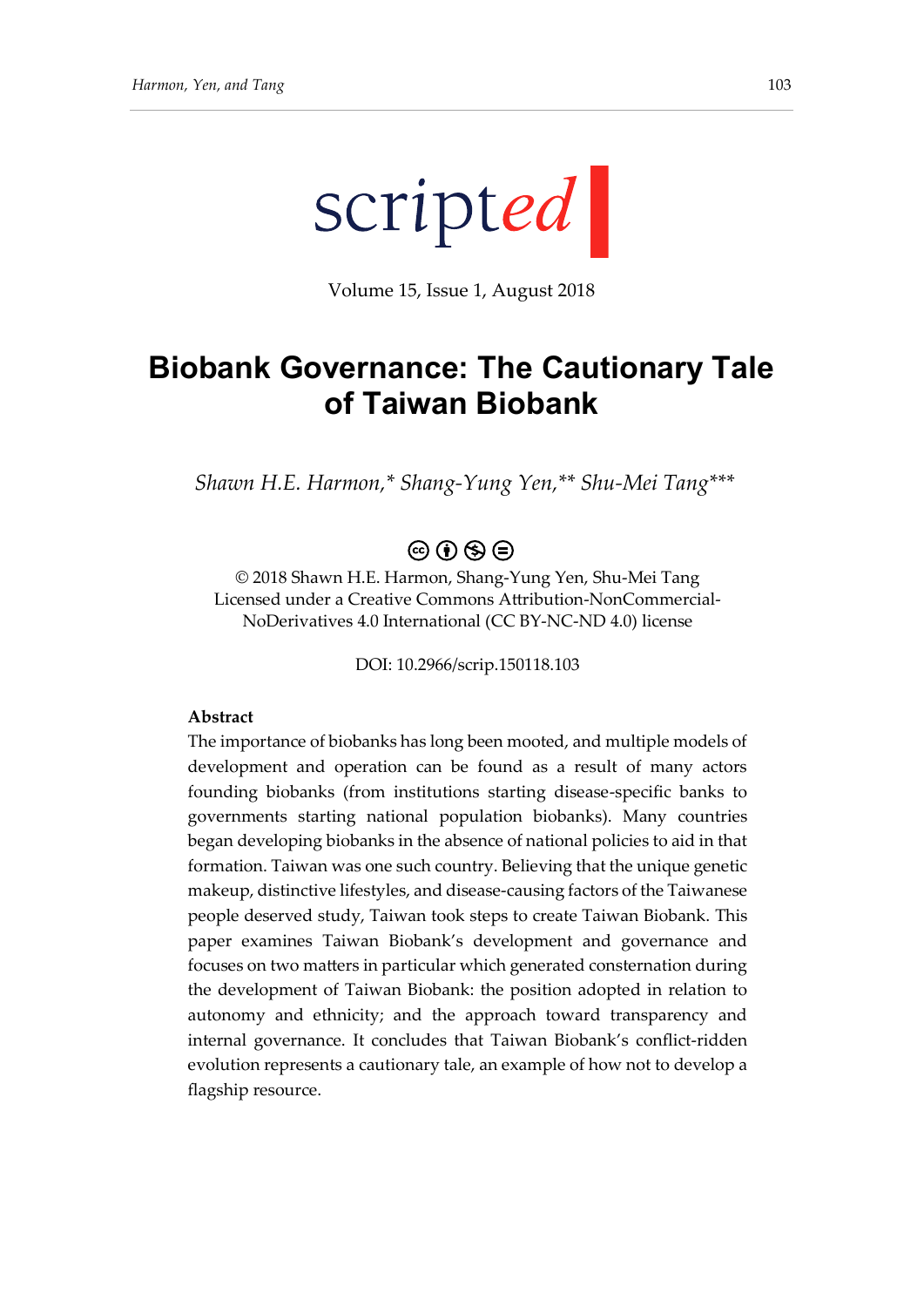#### **Keywords**

Taiwan Biobank, governance, regulation, participation, ethnicity, consent, privacy

<sup>\*</sup> Honorary Fellow, University of Edinburgh, and Adjunct Professor, Dalhousie University; Deputy Director, J Kenyon Mason Institute for Medicine, Life Sciences and Law

<sup>\*\*</sup> Professor of Graduate Institute of Management of Technology, Feng Chia University, Taiwan

<sup>\*\*\*</sup> Professor, Financial & Economic Law, Asia University, Taiwan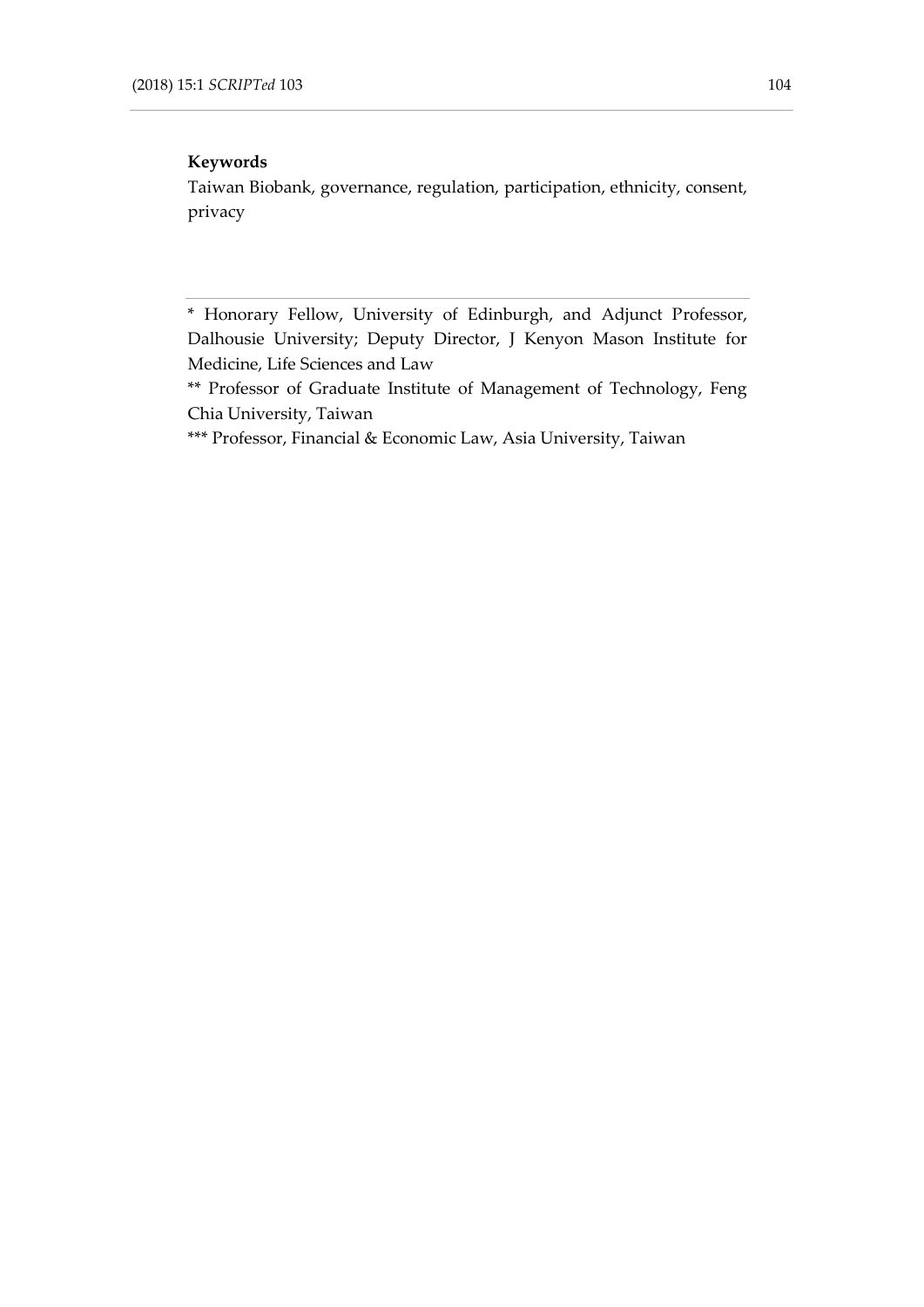#### **1 Introduction**

-

Shortly after the sequencing of the human genome, it was claimed that medical knowledge would be accelerated by the formation of 'biobanks',<sup>1</sup> here defined as new repositories of human tissue and generated data (genetic, phenotypic, lifestyle, environmental, and demographic) together with associated health data (occupation, lifestyle, diet, and medical), which repositories are collective, inclusive, prospective, and purposively indeterminate. 2 It was felt that largescale longitudinal investigations into the interaction between common disease genes and environmental factors would be an optimal way to overcome common diseases and improve health.<sup>3</sup>

Therefore, many countries began developing national policies to aid in the formation of biobanks, or began developing biobanks in the absence of policies.<sup>4</sup> Taiwan fell into the latter category. Believing that the unique genetic makeup, distinctive lifestyles, and disease-causing factors of the Taiwanese people deserved specific study,<sup>5</sup> Taiwan took steps to create a national biobank.

<sup>&</sup>lt;sup>1</sup> Brigitte Nerlich, Robert Dingwall, and David Clarke, "The Book of Life: How the Completion of the Human Genome Project was Revealed to the Public" (2002) 6 *Health* 445- 469; Bernice Elger and Arthur Caplan, "Consent and Anonymization in Research Involving Biobanks" (2006) 7 *EMBO Reports* 661-666.

<sup>&</sup>lt;sup>2</sup> Shawn Harmon, "Semantic, Pedantic or Paradigm Shift? Recruitment, Retention and Property in Modern Population Biobanking" (2008) 16 *European J Health Law* 27-43.

<sup>3</sup> Jonathan Marchini et al., "The Effects of Human Population Structure on Large Genetic Association Studies" (2004) 36 *Nature Genetics* 512-517.

<sup>4</sup> Jocelyn Kaiser, "Population Databases Boom: From Iceland to the US" (2002) 298 *Science* 1158-1161.

<sup>5</sup> Elio Riboli et al., "European Prospective Investigation into Cancer and Nutrition (EPIC): Study Populations and Data Collection" (2002) 5 *Pubic Health Nutrition* 1113-1124; Chien-Te Fan, Jui-Chu Lin and Chung-His Lee, "Taiwan Biobank: A Project Aiming to Aid Taiwan's Transition into a Biomedical Island" (2008) 9 *Pharmacogenomics* 235-246; Chen-Yang Shen, "Taiwan Biobank and Its Purposes" (2010) 4 (4) *Law & Life Science* 1-6; Akiko Nagai et al., "Overview of the BioBank Japan Project: Study Design and Profile" (2017) 27 (3) *Journal of Epidemiology* S2-S8; Chien-Te Fan, Tzu-Hsun Hung, and Chan-Kun Yeh, "Taiwan Regulation of Biobanks" (2015) 43 *Journal of Law, Medicine & Ethics* 816-826.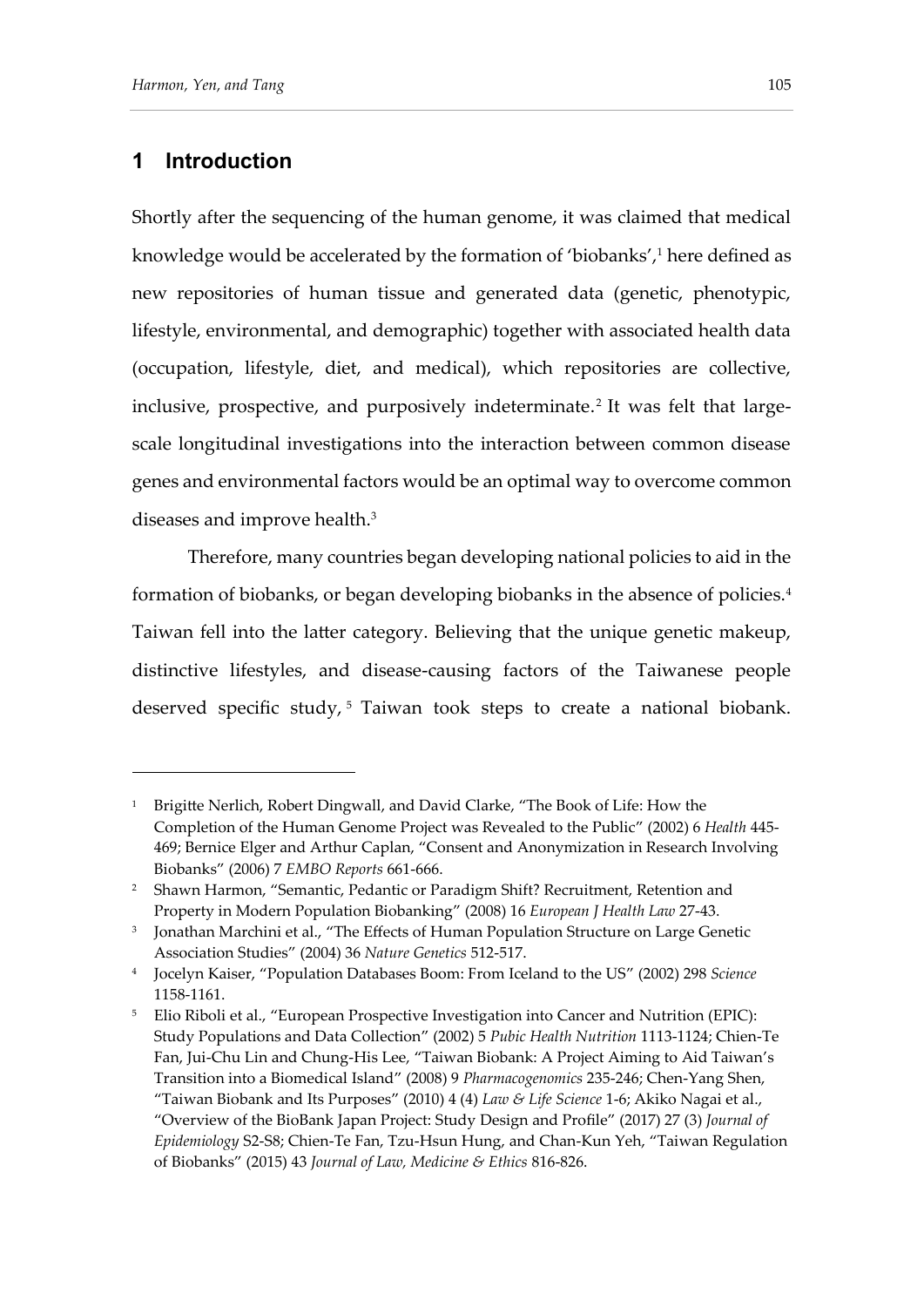Proponents considered that, if the genes involved in common diseases could be defined and their risk quantified, new and improved treatments could be developed for Taiwan. Like many such banks, then, Taiwan Biobank's conception was an exercise in promise; a leap into the scientific and policy unknown supported by claims that risks would be offset by advances in health and by valuable collaborations and commercial returns, the latter of which was not always clearly conveyed to or understood by the public. 6

This paper examines the establishment, development, and governance of Taiwan Biobank. First, it reviews the historical evolution of Taiwan Biobank. Secondly, it examines two areas that generated significant controversy in this evolution, namely, positions adopted in relation to autonomy and ethnicity, and approaches in relation to transparency and internal governance. We propose that Taiwan Biobank's problematic evolution represents a cautionary tale, highlighting pitfalls to avoid in developing a national flagship resource.

#### **2 The Development of Taiwan Biobank**

-

#### **2.1 Biotechnology in the Innovation Agenda (1990s-2005)**

Like many countries, Taiwan adopted a policy of sci-tech innovation as a means of achieving sustainable development and international competitiveness. Health technology innovation and the establishment of biobank infrastructure resources featured heavily in this policy: 7

<sup>6</sup> Jon Merz, Glenn McGee, and Pamela Sankar, "'Iceland Inc.'?: On the ethics of commercial population genomics" (2004) 58 *Social Science & Medicine* 1201-1209.

<sup>7</sup> Kuei-Tien Chou, "Conflicts of Technology Policy and Governance Paradigm in a Knowledge-Based Economy: A Case Analysis of the Construction of the Taiwan Biobank" (2007) 43 *Issues & Studies* 97-130.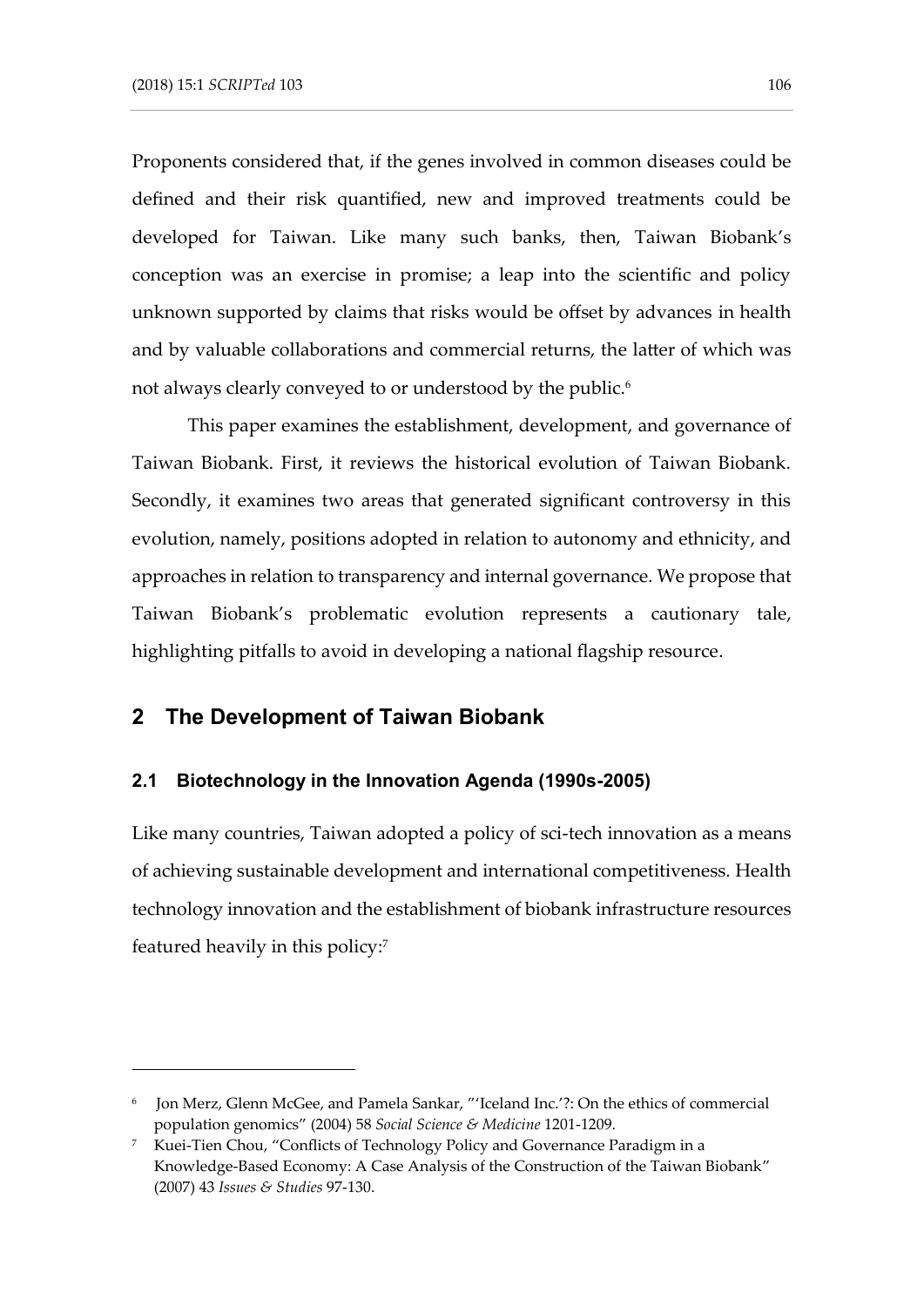- 1997: The Science and Technology Advisory Group (STAG) of the Executive Yuan held its first strategic review meeting on biotech policy, intending to promote national projects in genetic medicine and public health technology. Consequent projects included the National Genetic Medicine and the National Pharmacy and Biotech Projects.
- 1998: A second strategic review meeting resulted in the National Development Fund investing NT\$20 billion to support the development of the biotech industry, the emphasis being on technology innovation projects, strategic alliances, and enterprise creation, including the investment by state-owned enterprises in the biotech industry.
- 1999: The Luchu Science Park was redeveloped with a Biomedicine District.
- 2001: Multiple regional 'Biotech Hallways' were created.
- 2002: The Academia Sinica established the Taiwan Han Chinese Cell and Genome Bank Project, which relied on data collected randomly through the computerised household registration system.<sup>8</sup>
- 2004: The STAG argued that Taiwan should become an 'island of biomedical technology', and made a number of related recommendations.<sup>9</sup>

In response to the STAG, the Taiwanese Government launched the Biomedical Technology Island Plan 2005, <sup>10</sup> which comprised three main projects: the

<sup>8</sup> Editorial, "Academic Meeting Passed Genetic Establishment: Experts Consultation" (United Evening News, 4 July 2000); Yuan-Tsong Chen, "Super Task: Disease Genetic Decoding Project – Everyone Together" (China Times, 27 July 2003).

<sup>9</sup> STAG, *Policy Statement on Constructing an Island of Biomedical Technology* (2004).

<sup>10</sup> Taiwan Ministry of Economic Affairs, *Report: Biomedical Technology Island Plan to Spur Investments of NT\$40 Billion over 5 Years* (2005).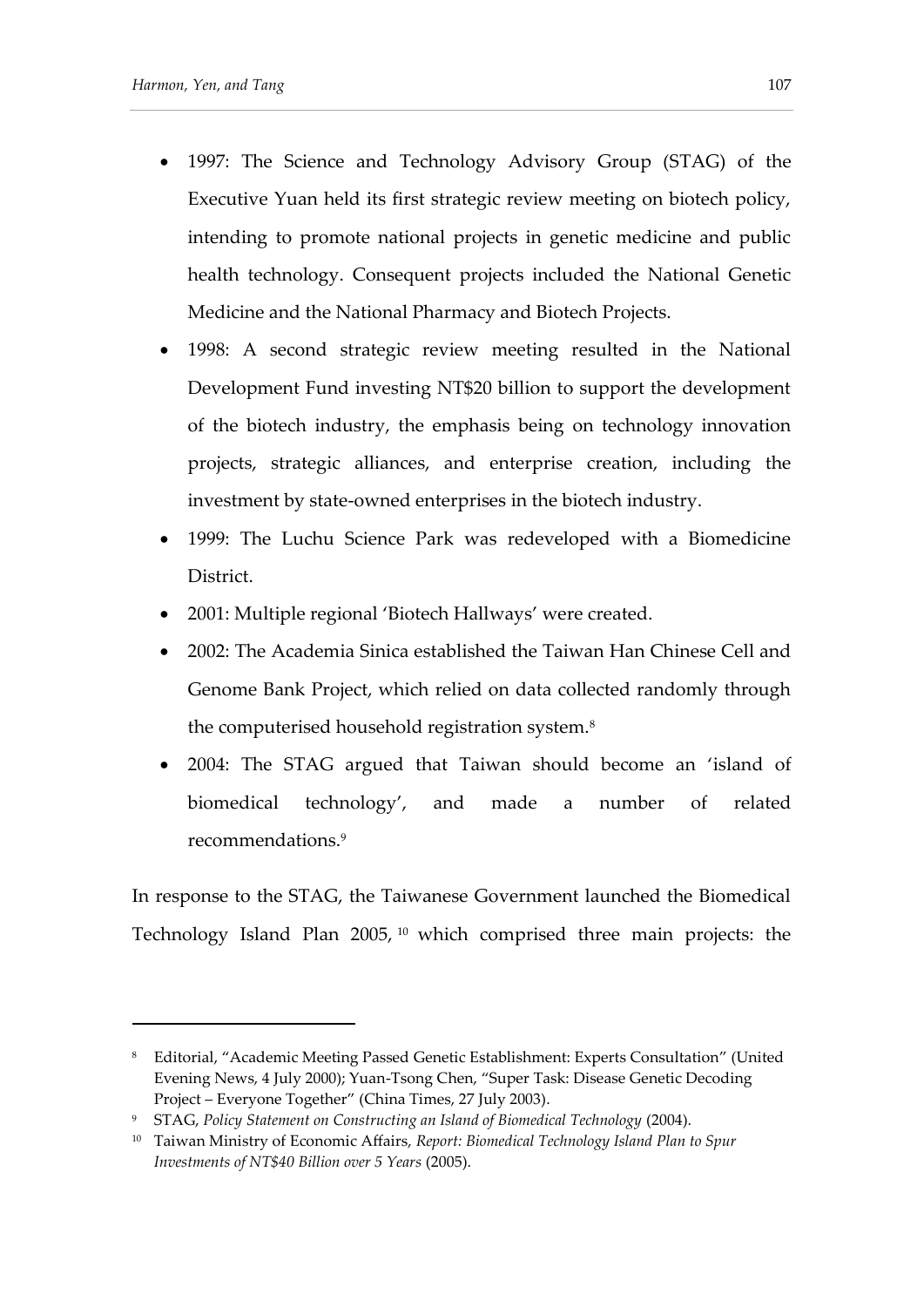National Health Information Infrastructure Project; the Taiwan Clinical Services Project; and Taiwan Biobank. With respect to the latter, the National Science Council (NSC), predecessor to the Ministry of Science and Technology, asked Academia Sinica's Institute of Biomedical Sciences (IBS) to plan a large-scale population biobank that would support biotechnology development and medical research in Taiwan.<sup>11</sup>

Adopting UK Biobank as its model, the IBS conceived of Taiwan Biobank, which would collect biological samples (blood, plasma, urine, and tissue) from some 200,000 healthy participants aged 30-70, and link those samples/data with their lifestyle, family history, and health information in an effort to determine the effects of genetic and environmental factors and interactions on common diseases, and to develop personalised medicine. <sup>12</sup> Objectives included: determining the prevalence of specific genes and variations in the population; simplifying the procedure for searching for biological marker molecules; improving research into new curative medicines (especially for Taiwanprevalent diseases); and simplifying disease-prevention and improving public health and hygiene decisions.<sup>13</sup> Importantly, both Taiwan Biobank and its Pilot

<sup>&</sup>lt;sup>11</sup> Don Chalmers et al., "Has the Biobank Bubble Burst? Withstanding the Challenges for Sustainable Biobanking in the Digital Era' (2016) 17 *BMC Medical Ethics* 39.

<sup>12</sup> Yuan-Tsong Chen, *Report: The Cohort Study of the Establishment of Taiwan Biobank and the Multiple Risk Factors for Multiple Diseases* (National Science Council: NSC 94-3112-B-001-017, 2007); Yuan-Tsong Chen, Chen-Yang Shen et al, *Report: The Preliminary Project of the Establish of Taiwan Biobank* (Department of Health: DOH95-TD-M-113-B001, 2006); Yuan-Tsong Chen and Chen-Yang Shen, "Be Careful in Designing Biobank" (China Times, 2 April 2006).

<sup>&</sup>lt;sup>13</sup> Chia-Hao Ou and Chen-Yang Shen, "The Taiwan Biobank Project: For the Health of Future Generations" (2006) *Academia Sinica E-News* No. 12; Huan-Cheng Chang et al., "Biological Risk Factors Relevant to Chronic Disease in Three Ethnic Groups in Taiwan: Results from Li-Shin Outreaching Neighbourhood Screening" (2008) 18 *Ethnicity & Disease* 228-234; Chin-Hsiao Tseng, "The ethnicity of Hakka Is associated with a Higher Risk of Hypertension Than Fukienese in Taiwanese Type 2 Diabetic Patients" (2008) 22 *Journal of Human Hypertension* 370-372; Hsin-Wen Lai et al., "Ethnic-specific Prevalence of Hepatitis B/C Virus Infection in Pin-Jen, Taiwan' (2009) 19 *Ethnicity & Disease* 384-389.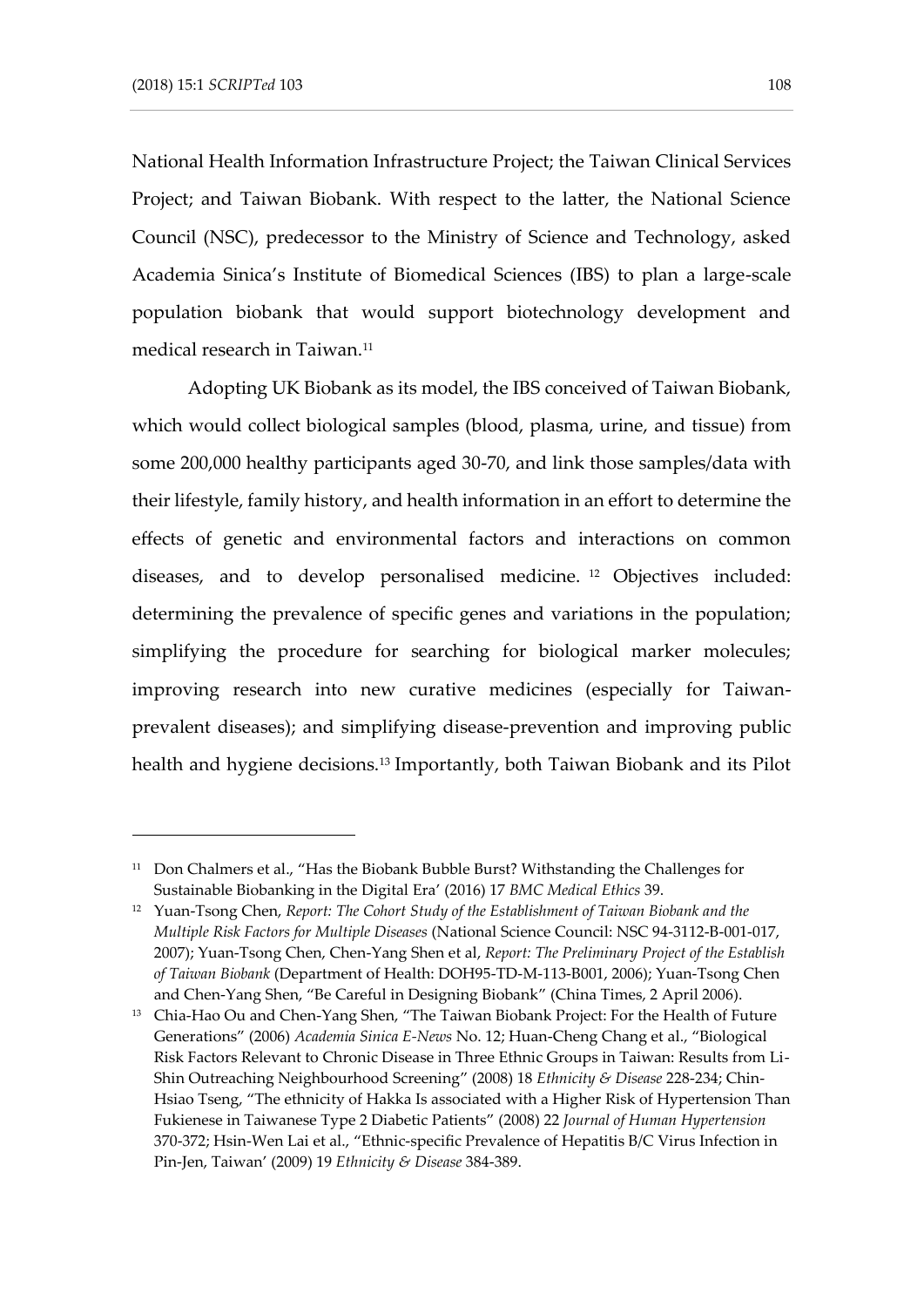Study was structured around ethnicity; <sup>14</sup> it aimed to build the resource by collecting samples from four target groups – the Hakka,<sup>15</sup> the Minnan,<sup>16</sup> the Han,<sup>17</sup> and Aboriginals.<sup>18</sup>

#### **2.2 Controversy and ethnicity during the Pilot Study (2003-2007)**

Prior to commencement, Academia Sinica was tasked with performing a Pilot Study to test the scientific/technical feasibility of Taiwan Biobank. It had a target of 1,000 participants from three geographic regions: Miaoli (primarily Hakka); Chiayi (primarily Minnan); and Hualien (primarily Aboriginal). The ethnic foundation for the Pilot Study was not accompanied by any detailed or openlydiscussed or accepted definition of each group, nor indeed by any explanation as

<sup>14</sup> Chou, *supra* n. 7. The intention to create a "racial genetic database" like that in Iceland is reported.

<sup>&</sup>lt;sup>15</sup> The Hakka is an immigrant group from Guangdong, Mainland China. They arrived in Taiwan in the late Ming and early Qing dynasties. See Hsin-Huang Hsiao and Khay Thiong Lim, "The Formation and Limitation of Hakka Identity in Southeast Asia" (2007) 4 *Taiwan Journal of Southeast Asian Studies* 3-28; Fu-Chang Wang, 'The Evolution of Attitude Toward Ethnic Categories and Assimilation in Taiwan', presented at the Annual Conference of Taiwanese Sociological Association, Taiwan, Academia Sinica, 2008. Changing ethnic classifications and rising inter-ethnic marriage have resulted in the Hakka making up approximately 13.5% of the Taiwanese population: Yu-yueh Tsai, "Geneticizing Ethnicity: A Study on the Taiwan Bio-Bank" (2010) 4 *East Asian Science, Technology & Society* 433-455.

<sup>&</sup>lt;sup>16</sup> The Minnan is an immigrant group from Fujian, Mainland China. They arrived in Taiwan in the late Ming and early Qing dynasties, and, according to the national Hakka Committee, the Minnan constitute approximately 67.5% of the Taiwanese population: Hakka Committee of Executive Yuan, *Report on the National Population-Based Survey (2010-2011)*, available at <http://www.hakka.gov.tw/dl.asp?fileName=1521131271.pdf> (accessed 20 November 2014).

<sup>&</sup>lt;sup>17</sup> The Han are immigrants who fled from Mainland China in the mid-20th century.

<sup>&</sup>lt;sup>18</sup> The Aboriginals are Taiwan's earliest inhabitants. In the last four centuries, they have been forced into the mountainous and less developed eastern regions of the island. In addition to having socio-cultural structures and living habits that are generally distinct from the Handominated mainstream, their epidemiological history and biological traits are seen as unique.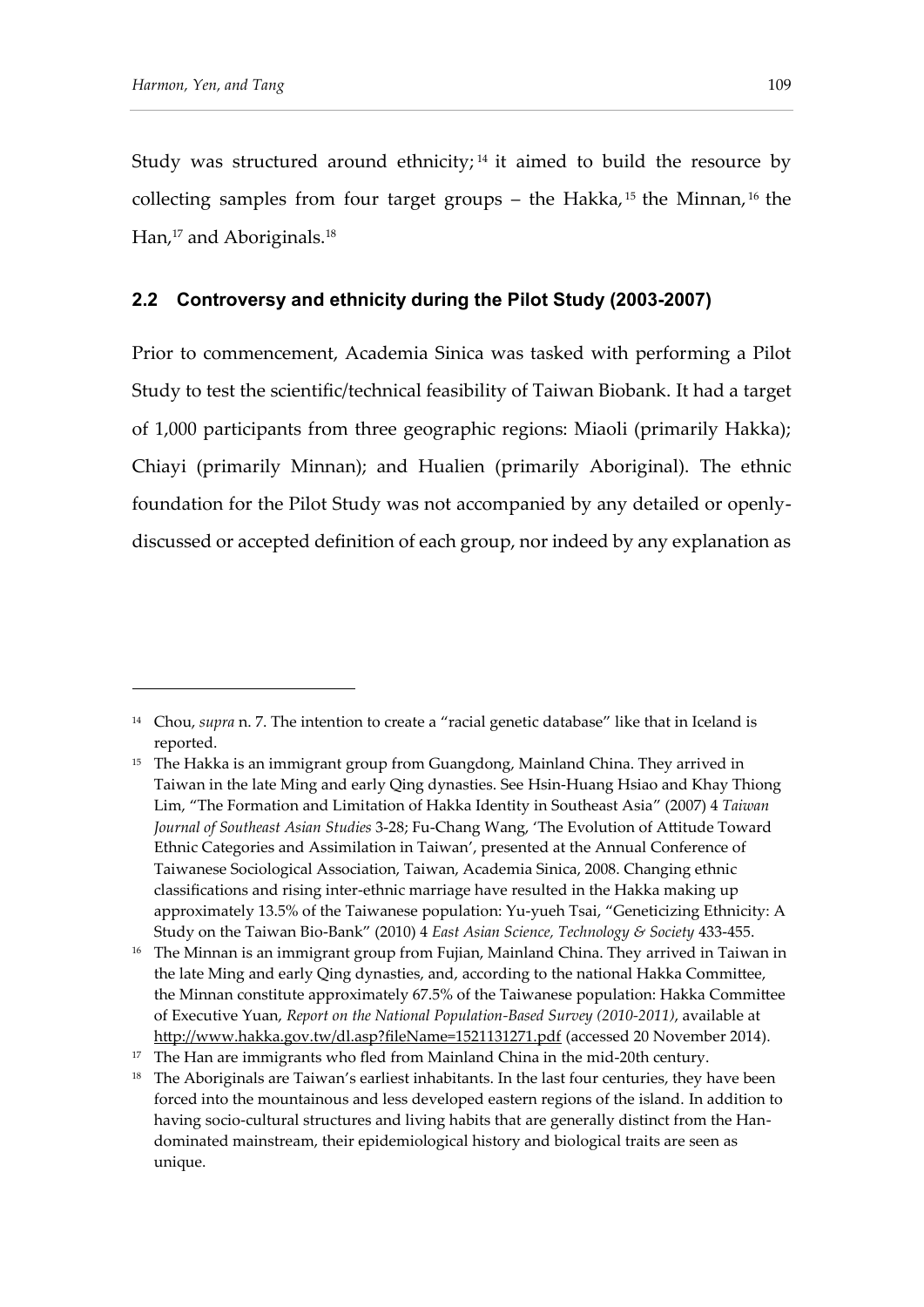to what or who counted as Aboriginal.<sup>19</sup> Nonetheless, the Pilot Study Protocol was approved by Academia Sinica's Institutional Review Board (IRB) in 2005.

The process leading up to (and beyond) this approval has been described as a 'development-first' approach with decisions being made almost exclusively by policy and science elites in closed processes.<sup>20</sup> Moreover, these decisions were sometimes based on misinterpretations of the course adopted in other countries, and they persistently exemplified either simplistic understandings of risk, or a complete disregard for the associated risks.<sup>21</sup> And while there was some effort to encourage scientific discourses, there was no effort to be transparent or to undertake any public engagement. Indeed, it has been argued that the complexity of the project together with the exclusivity of its development hindered both public understanding and public debate.<sup>22</sup> In short, there was no interest in social supervision.

 $19$  It is no simple task to identify indigenous Taiwanese, or to differentiate them in medically meaningful ways from other historic communities, a difficulty compounded by the fact that people frequently identify with, and claim membership in, more than one social group. A 2004 survey demonstrated that, when presented with multiple choices, 73.3% of respondents self-identified as Minnan Han, 13.5% as Hakka Han, 8.0% as Mainlander Han, 1.9% as Aboriginals, and 3.3% as Taiwanese: Hakka Committee of Executive Yuan, *Report on the National Population-Based Survey* (2004). In a 2010-2011 survey, 67.5% of respondents selfidentified as Minnan Han, 13.6% as Hakka Han, 7.1% as Mainlander Han, 1.8% as Aboriginals, and 7.5% as Taiwanese: Hakka Committee of Executive Yuan, *Report on the National Population-Based Survey* (2011). In the most recent survey, 66.4% of respondents selfidentified as Minnan Han, 13.5% as Hakka Han, 7.0% as Mainlander Han, 1.8% as Aboriginals, and 8.3% as Taiwanese: Hakka Committee of Executive Yuan, *Report on the National Population-Based Survey* (2014).

<sup>20</sup> Chou, *supra* n. 7.

<sup>&</sup>lt;sup>21</sup> Hung-En Liu, "Legislative Policy Criticisms and Analyses of Icelandic Civil Medical and Genetic Database Establishment" (2004) 54 *Taipei University Law Review* 45-99; Hung-En Liu, "Public Trust, Commercialization, and Benefit Sharing in Biobanking" (2005) 57 *Taipei University Law Review* 367-368.

<sup>22</sup> Chou, *supra* n. 7; Ching-Yi Liu, "How Come There Is a Taiwan Biobank?" (Judicial Reform Foundation, 15 February 2006), available at [https://www.jrf.org.tw/newjrf/index\\_new2014.asp?id=793](https://www.jrf.org.tw/newjrf/index_new2014.asp?id=793) (accessed 2 August 2018).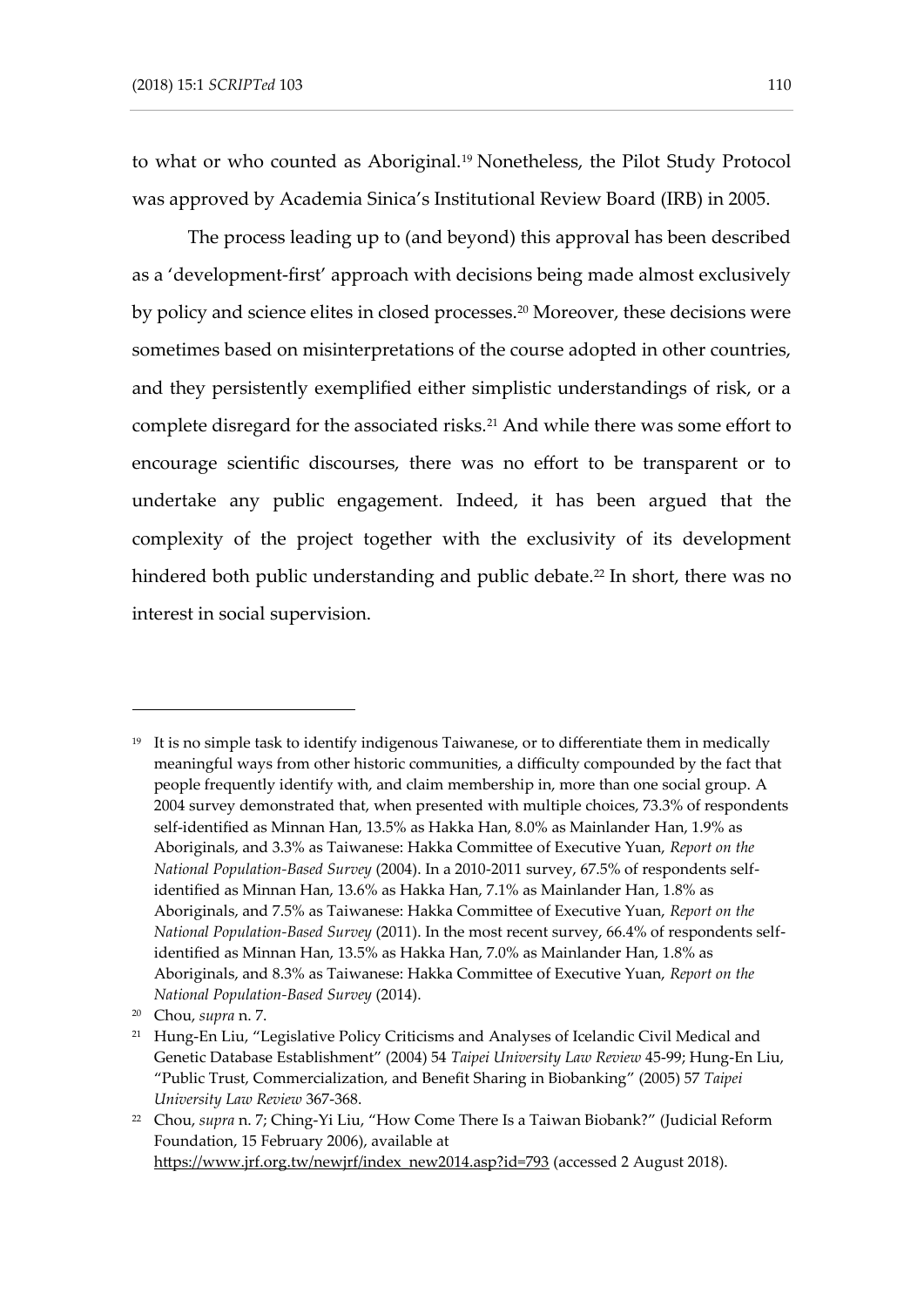Eventually, and primarily after the academic community began to complain, the Pilot Study met with a maelstrom of public criticism, exemplified by a commentary in the *China Times* which raised questions about consent, confidentiality, and benefit-sharing, and which demanded that the plans for Taiwan Biobank be made public.<sup>23</sup> One of the issues that was persistently raised was that of ethnicity. Given the poor record of Aboriginal treatment, the fragility of human subject protections, the circulation of stories about failures to meet consent standards, <sup>24</sup> and the general absence of benefit-sharing models in Taiwan,<sup>25</sup> the Taiwan Association for Human Rights made a formal request (in

<sup>23</sup> Liu, *supra n.* 22. This publication was book-ended by academic criticism of the policymaking process leading to the conception of Taiwan Biobank: Hung-En Liu, "Legislative Policy Criticisms and Analysis of Icelandic Civil Medical and Genetic Database Establishment" (2004) 54 *Taipei University Law Review* 45-99; Kuei-Tien Chou, "Biomedtech Island Project and Risk Governance: Paradigm Conflicts within a Hidden and Delayed High-Tech Risk Society" (2007) 58 *Soziale Welt* 123-143. With respect to other grounds of concern, previous and ongoing incidents served to erode public trust; confidential personal information had been leaked by/from a number of information-holders to a variety of inappropriate parties, some of whom used it to commit fraud: Taiwan Association of Human Rights, "Personal Information Divulgence Cases of 2002" (2002), available at<https://www.tahr.org.tw/news/87> (accessed 2 August 2018). And a new law requiring citizens to provide fingerprints before renewing their national ID cards was controversially passed, and then subsequently declared unconstitutional as an infringement of informational privacy: Judicial Yuan Interpretation No. 603.

<sup>&</sup>lt;sup>24</sup> Many were expressed, but note: Chao-Chun Wang, "Taiwan Biobank Blood Sampling Without Permission? Taiwan Association for Human Rights Calls for a Stop"(China Times, 23 January 2006); Zong-You Lee, "Doubts Over Human Rights Violations Remain: Taiwan Biobank Project Suck" (China Times, 24 July 2006); Chao-Chun Wang, "No One Understood the Reason for Blood Sampling in the Tribe" (China Times, 23 January 2006); Chao-Chun Wang, Chao-Chun Wang, et al " Academic Sinica Might Pry 200,000 Participants Through Blood Sampling" (China Times, 23 January 2006). They addressed a number of ethical issues.

 $25$  It took some time before researchers even acknowledged the contribution that indigenous peoples have made to research. Eventually, the propriety (and difficulty) of benefiting indigenous peoples has been noted, and a range of international instruments have been adopted to facilitate more equitable treatment: Francesco Mauro and Preston Hardison, "Traditional Knowledge of Indigenous and Local Communities: International Debate and Policy Initiatives" (2002) 10 *Ecological Applications* 1263-1269. Intellectual developments on this issue have progressed largely in tandem with work around engagement: Katy Moran,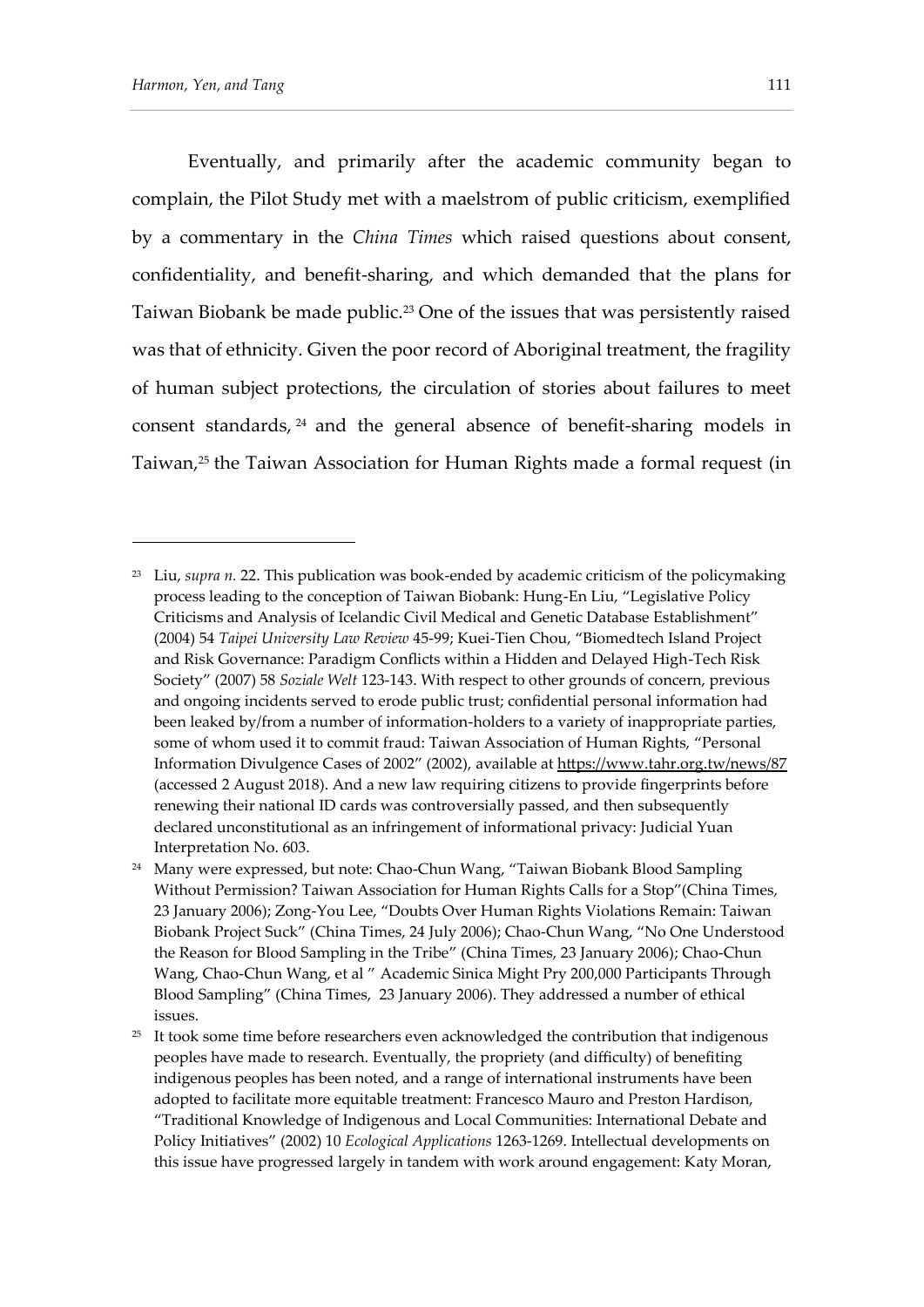July 2006) that Academia Sinica publish its project processes online so as to improve transparency. <sup>26</sup> That request was refused, 27 and the Pilot Study continued unabated.<sup>28</sup>

#### **2.3 Law-making, further controversy and recruitment (2007-2023)**

By 2007, and despite social outcry and non-engagement with social and ethical matters, the Pilot Study was viewed as having demonstrated feasibility. Thus, the Ministry of Health and Welfare (MOHW) directed the IBS to commence a Preparatory Study which would recruit 15,000 participants aged 30-70. The Preparatory Study dropped the overt emphasis on ethnic groups, but focused on Hakka, Minnan, and Aboriginal regions for its recruitment. As the study progressed, the number of participants was reduced to 8,000. During this time, the Executive Yuan took steps to legislate in the biobank setting so as to bring its regulatory environment more in line with international standards, adopting the *Human Biobank Management Act 2010* (HBMA 2010), <sup>29</sup> amending the *Personal* 

<sup>&</sup>quot;Bioprospecting: Lessons from Benefit-Sharing Experiences" (2000) 2 *International Journal of Biotechnology* 132-144; Paul Cox, "Ensuring Equitable Benefits: The Falealupo Covenant and the Isolation of Anti-Viral Drug Prostratin from a Samoan Medicinal Plant" (2001) 39 *Pharmaceutical Biology* 33-40. The potential of modern intellectual property systems to recognise and value indigenous contributions has been questioned: Dora Marinova and Margaret Raven, "Indigenous Knowledge and Intellectual Property: A Sustainability Agenda" (2006) 20 *Journal of Economic Surveys* 587-605.

<sup>26</sup> Lee, *supra* n. 24.

<sup>27</sup> Chou, *supra* n. 7.

<sup>&</sup>lt;sup>28</sup> The Pilot Study was tasked with conducting a test of the scientific/technical feasibility of Taiwan Biobank, but it failed to properly consult or authentically engage with the public, including the ethnic communities in Taiwan. See Shu-Mei Tang, "The Disputes of Establishing Taiwan Biobank" (2011) *The Legal Risk of the Emerging Biotechnology* 443-493.

<sup>&</sup>lt;sup>29</sup> Se[e http://law.moj.gov.tw/Eng/LawClass/LawAll.aspx?PCode=L0020164.](http://law.moj.gov.tw/Eng/LawClass/LawAll.aspx?PCode=L0020164)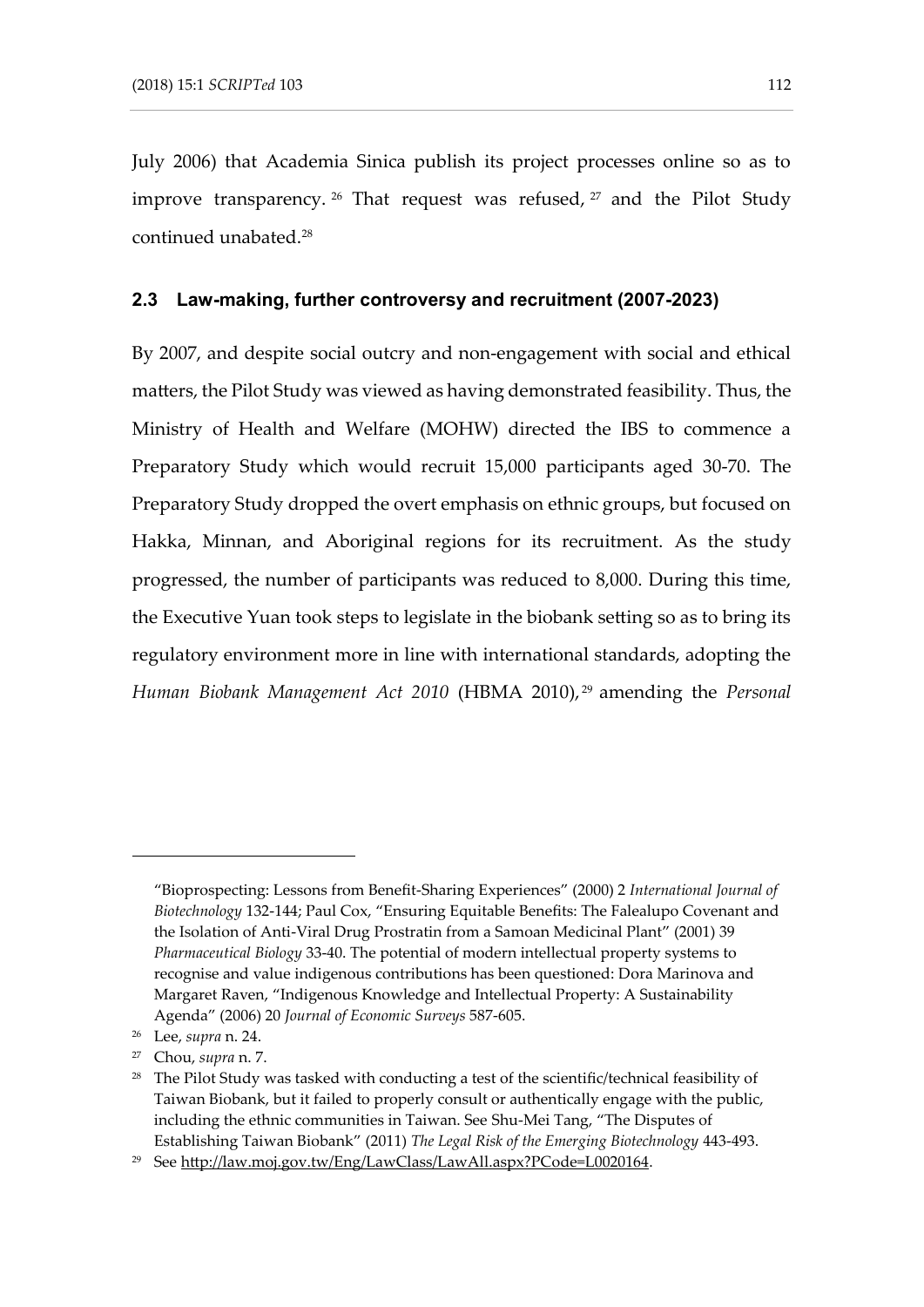*Information Protection Act 2010*, <sup>30</sup> and adopting the *Human Subjects Research Act*  2011 (HSRA 2011),<sup>31</sup> more on which infra.

In October 2012, Taiwan Biobank was formally approved by Academia Sinica's IRB with the aims of preventing, diagnosing and treating a wide range of serious and life-threatening common complex diseases suffered by the Taiwanese people. <sup>32</sup> Country-wide recruitment commenced in late 2012, and over 77,000 participants have thus far provided 30ml of blood, 20ml of urine, specified physical measures, detailed information about themselves, and have agreed to have their health followed.<sup>33</sup>

In accordance with Article 5 of the HBMA 2010, Taiwan Biobank established an Ethics and Governance Council (EGC) to act as an independent guardian of Taiwan Biobank's Ethics and Governance Framework, and to advise the Competent Authority (the MOHW) on its revision from time to time. Very early in the EGC's existence, however, Taiwan Biobank took steps to amend its Protocol so that, in addition to the 200,000 participants originally envisioned, it could collect 100,000 patient samples and data from Taiwan's major hospitals, and it could focus on some specifically identified conditions (e.g., breast, lung, liver, colon, and rectum cancers, strokes, chronic kidney diseases, and Alzheimer's Disease).<sup>34</sup> This amendment was approved post facto by the EGC (in

<sup>&</sup>lt;sup>30</sup> Se[e http://law.moj.gov.tw/Eng/LawClass/LawAll.aspx?PCode=I0050021.](http://law.moj.gov.tw/Eng/LawClass/LawAll.aspx?PCode=I0050021)

<sup>31</sup> Se[e http://law.moj.gov.tw/Eng/LawClass/LawAll.aspx?PCode=L0020176.](http://law.moj.gov.tw/Eng/LawClass/LawAll.aspx?PCode=L0020176)

<sup>&</sup>lt;sup>32</sup> Lilian Wu, "Taiwan Biobank helping develop therapies suitable to Taiwanese", (Focus Taiwan, 3 November 2015), available at<http://focustaiwan.tw/news/asoc/201511030010.aspx> (accessed 31 May 2017).

<sup>&</sup>lt;sup>33</sup> Taiwan Biobank, available at [https://www.twbiobank.org.tw/new\\_web/index.php.](https://www.twbiobank.org.tw/new_web/index.php)

<sup>34</sup> Wu, *supra* n. 32.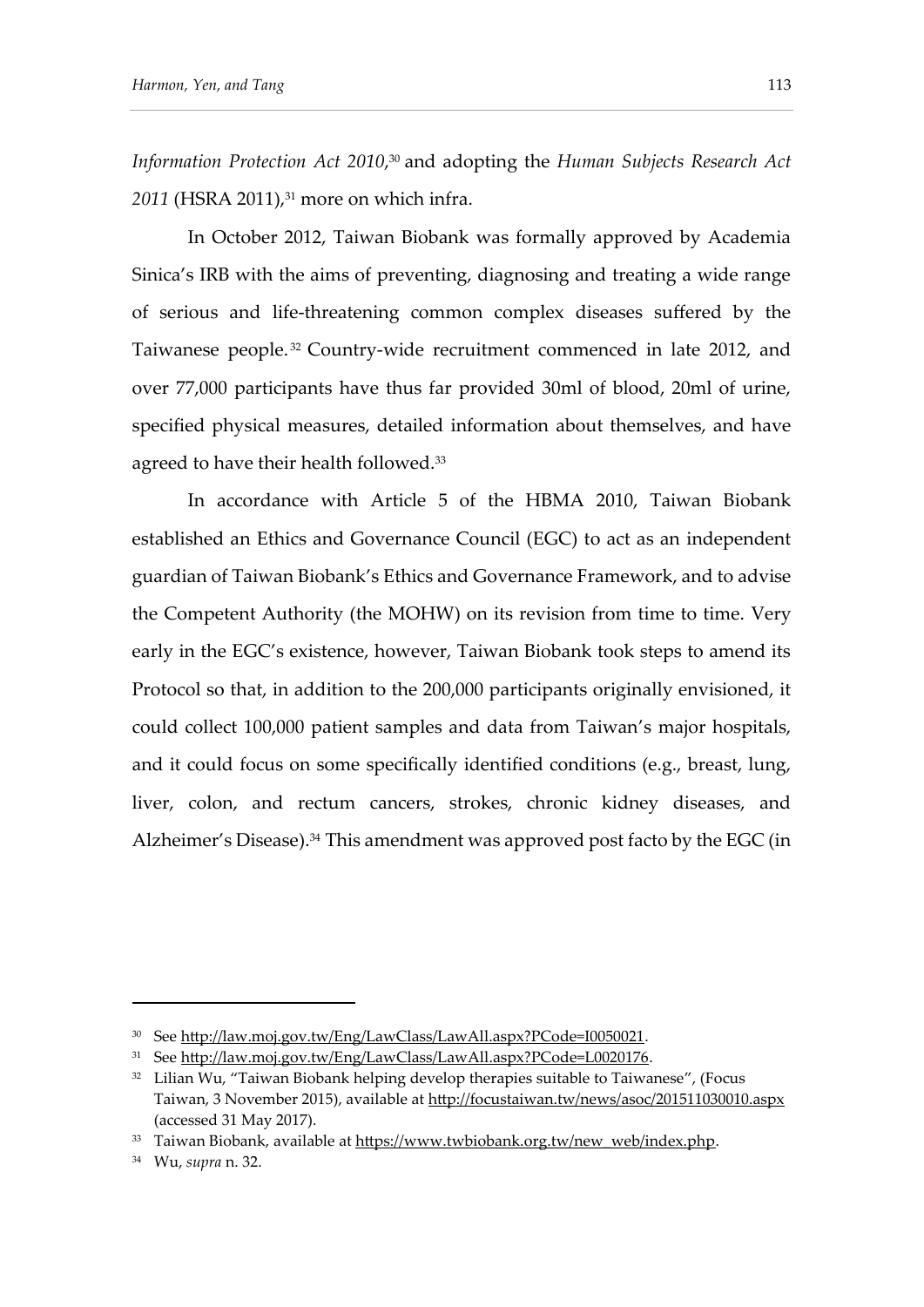2012). <sup>35</sup> In early 2015, the MOHW recommended that hospitals share their banked resources with Taiwan Biobank.<sup>36</sup>

However, on 30 September 2016, Academia Sinica's IRB, which has authority to suspend or terminate *any research* that is not conducted in accordance with its requirements, or that has been associated with unexpected serious harm to subjects, held that it must approve any amendment to the Taiwan Biobank Protocol prior to its implementation. It therefore suspended Taiwan Biobank activities in response to this self-initiated inclusion of hospitals,<sup>37</sup> holding that Taiwan Biobank should be governed by the EGC and the IRB jointly, with the EGC responsible for 'management' and the IRB responsible for 'research'. <sup>38</sup> Taiwan Biobank responded that the EGC, not the IRB, is the main ethical governance structure for Taiwan Biobank. <sup>39</sup> The MOHW countered that the Protocol should be submitted to and confirmed by the MOHW, which is the Competent Authority under the HBMA 2010.<sup>40</sup>

<sup>35</sup> EGC, *Report on Taiwan Biobank*, 19 March 2012.

<sup>36</sup> Editorial, "Taiwan Biobank Illegal Collection of Disease Specimens" (Next Magazine, 16 November 2016), available at https://www.nextmag.com.tw/realtimenews/news/45889342 (accessed 2 August 2018).

<sup>&</sup>lt;sup>37</sup> IRB, "Report on Application No. AS-IRB01-AS-IRB01-12017" (2016), available at <http://irb.sinica.edu.tw/doc/bm/doc/passed/12017O1.pdf> (accessed 31 May 2017).

<sup>&</sup>lt;sup>38</sup> IRB, "News", available at [http://irb.sinica.edu.tw/doc/20161209IRBBM\\_clarification.pdf](http://irb.sinica.edu.tw/doc/20161209IRBBM_clarification.pdf) (accessed 31 May 2017). It argued that, under the *Human Subjects Research Act 2011*, research involves obtaining, investigating, analysing, or using human specimens or an individual person's biological, physiological, psychological, behavioural, genetic, or medical information. Prior to conducting research, the Principal Investigator must submit the protocol for review and approval by the IRB. Amendments of an approved protocol must also be submitted for IRB approval prior to implementation. The IRB has authority to suspend or terminate research that is not being conducted in accordance with its requirements.

<sup>&</sup>lt;sup>39</sup> Taiwan Biobank, "News", available at [https://www.twbiobank.org.tw/new\\_web/index.php](https://www.twbiobank.org.tw/new_web/index.php) (accessed 31 May 2017).

<sup>40</sup> Editorial, "'The Disputes of Academia Sinica and the Taiwan Biobank", (China Times, 16 November 2016), available at [http://www.chinatimes.com/realtimenews/20161116001735-](http://www.chinatimes.com/realtimenews/20161116001735-260405) [260405](http://www.chinatimes.com/realtimenews/20161116001735-260405) (accessed 31 May 2017).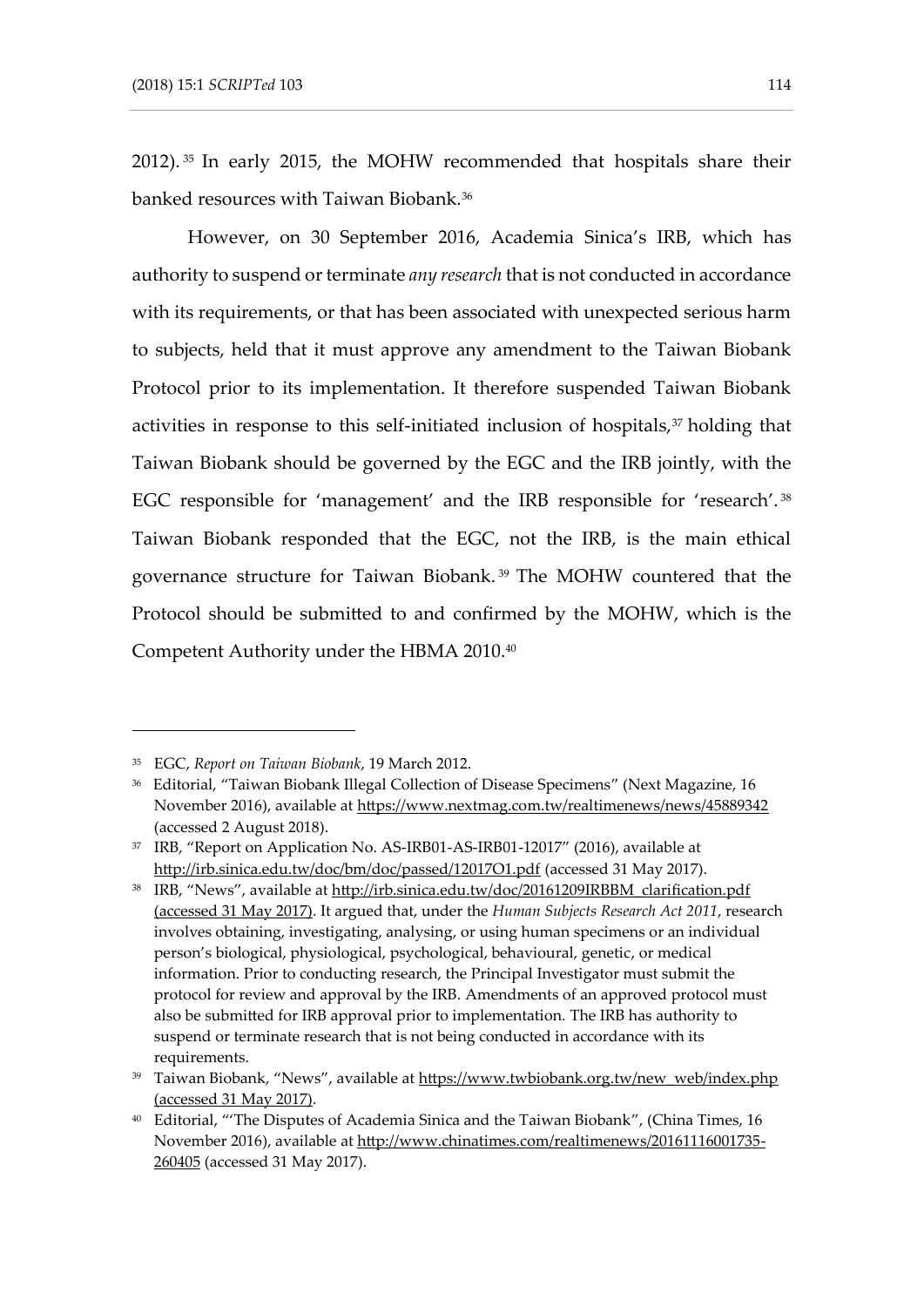This dispute re-ignited criticism from a range of stakeholders, including the Taiwan Association for Human Rights,<sup>41</sup> and led to delays in operations. While the jurisdictional conflict has not been resolved, the IRB did issue a Certificate of Approval on 2 March 2017, which states that (1) annual progress reports should be submitted to the IRB for review, (2) progress reports submitted to the MOHW should be copied to the IRB, and (3) all adverse events must be reported promptly to the IRB. This Certificate also seems to have approved the amendments to the Protocol, opening the way for hospitals to transfer their holdings to Taiwan Biobank.

This rather tortured history highlights two matters which appear to have undermined the good governance of Taiwan Biobank in its early phases, and the general satisfaction with its development (though they cannot be said to have derailed its development). The first relates to its handling of ethnicity, including the special requirements that it imposes with respect to obtaining participant consent, and the second relates to the transparency (and accountability) around the undertaking's governance. These two matters are addressed in more detail in the sections that follow.

## **3 Mishandled matter 1: Foregrounding ethnicity and consent shortfalls**

#### **3.1 The problem with ethnicity**

-

The specific identification of ethnic groups generated public controversy that was entirely predictable given the difficulties experienced by previous ethnicitybased genomic research, and the historic exploitation of Taiwanese Aboriginals.

<sup>41</sup> Editorial, *supra* n. 36; Wen-Tsong Chiou, "The Dilemma of Taiwan Biobank Management", available at<http://www.tahr.org.tw/node/1763> (accessed 31 May 2017).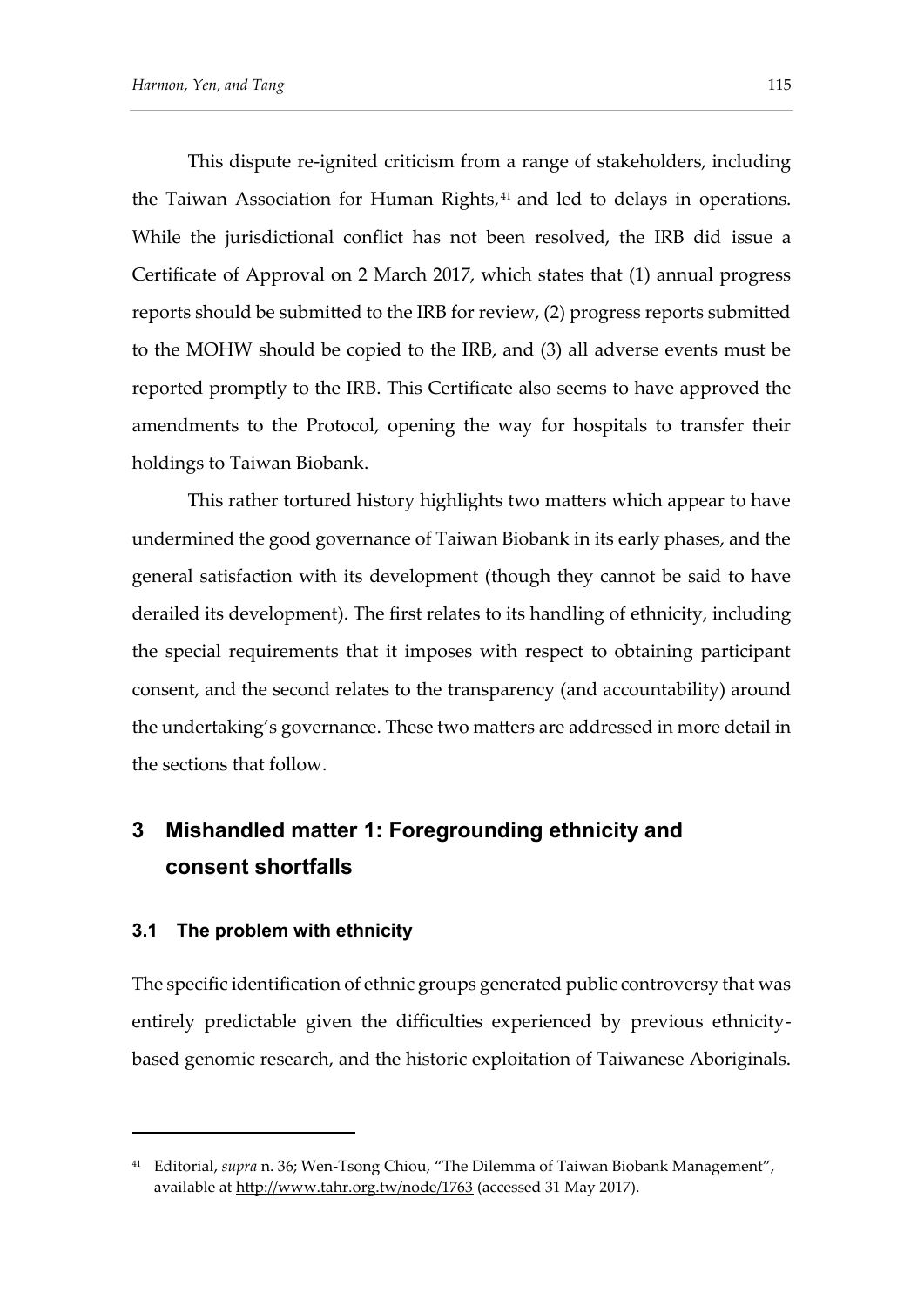With respect to previous difficulties, international genomics collaborations have given rise to concerns about the use of 'race' or 'ethnicity' in science, and to questions about the rights of indigenous peoples (relating to benefits entitlement and ownership of knowledge). Two projects that failed to survive their controversies are:

- The Human Genome Diversity Project (1992) involved researchers from North America and Europe seeking to identify discrepancies in the genetic makeup of humans from around the world.<sup>42</sup> It called for samples from 500 of the world's 5,000 'races' with an emphasis on indigenous or isolated communities, including those threatened with extinction. It was felt that their isolation supported unique genetic characteristics that would contribute to understandings of the origin and migration of humans. Some 722 groups were selected (165 from Africa, 212 from Asia, 114 from South America, 101 from Oceania, 107 from North America, and 23 from Europe), but it was discontinued.
- The Genographic Project was a 5-year international collaboration intended to collect biological samples from 100,000 indigenous peoples for the purpose of identifying genetic markers to assist in genealogical and human migratory research. Approved by the University of Pennsylvania's IRB, it recruited some 18,000 participants by the time the Indigenous Peoples Council on Biocolonialism (IPCB) intervened. <sup>43</sup> Several Taiwanese organisations participated in its petition, arguing that the

<sup>42</sup> Leslie Roberts, "How to Sample the World's Genetic Diversity" (1992) 257 *Science* 1204-1205.

<sup>&</sup>lt;sup>43</sup> The remit of the IPCB is to assist indigenous peoples protect their genetic resources, knowledge, culture, and rights from the negative effects of biotechnology. For more, see [http://www.ipcb.org/.](http://www.ipcb.org/)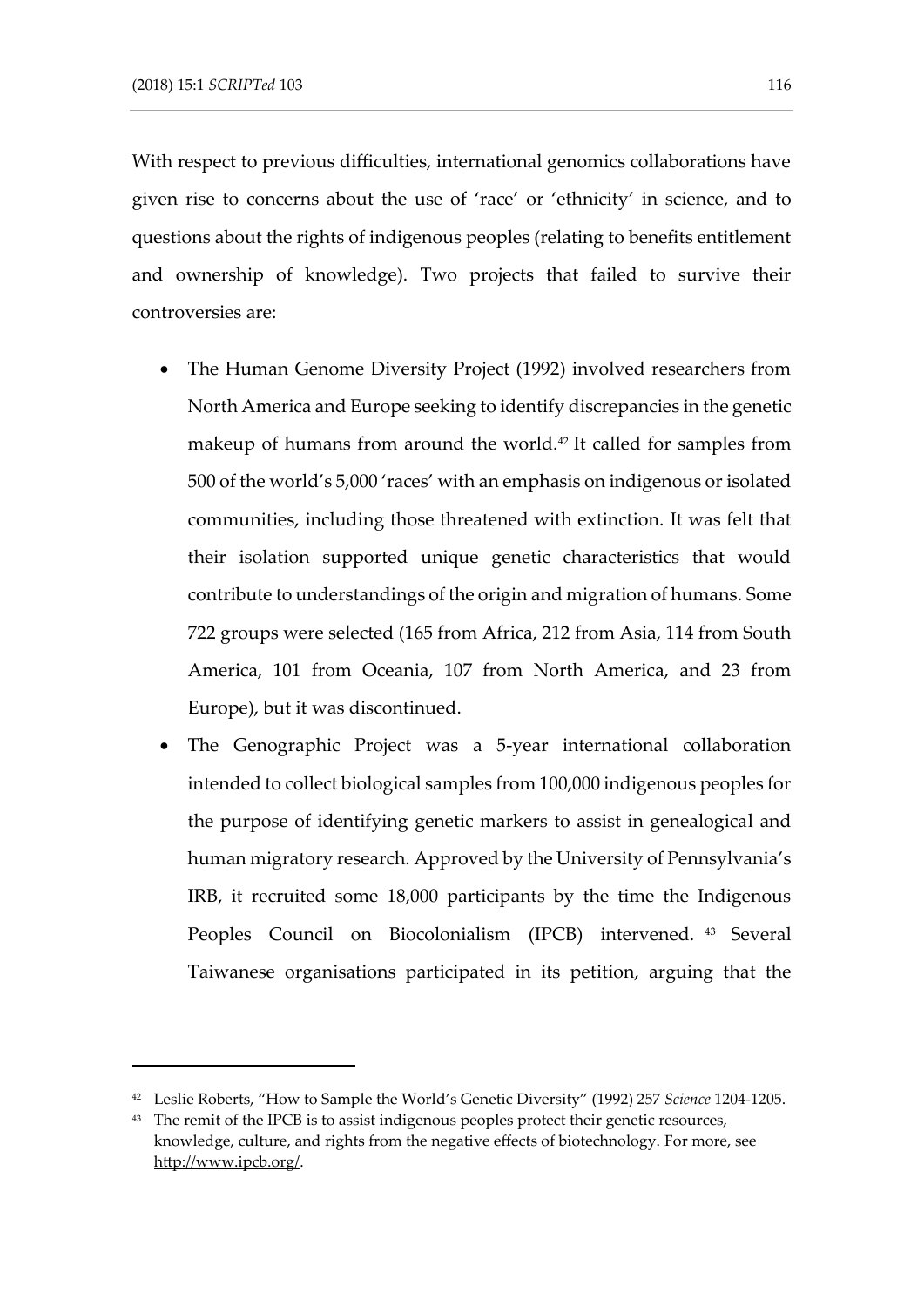benefits to subject populations were dwarfed by the risks, which included undermining identity and long-held beliefs if it were discovered that they are from somewhere other than they believed. This could undermine claims for sovereignty, land, and other legal rights. <sup>44</sup> In response to pressure, including that from the UN Permanent Forum on Indigenous Issues, ethical approval for the project was revoked in 2006.

The continued use of ethnic difference in recruitment, and the influence that race has had on (genomic) science and clinical medicine, largely to negative effect, has been widely lamented.<sup>45</sup> A study of 11 leading journals reported that 'race' was a confusing, imprecise, and flawed concept, and that ethnicity was also ambiguous and sometimes just a synonym for race; it concluded that these concepts are heterogeneous, contingent, and locally situated, and that there is a danger that their use could harden existing classifications, making them innate, immutable, and natural.<sup>46</sup> Some argue that there is only one valid use of race in medical

<sup>44</sup> Terence Tai and Wen-Tsong Chiou, "Equality and Community in Public Deliberation: Genetic Democracy in Taiwan", in Veikko Launis and Juha Räikkä (eds.), *Genetic Democracy: Philosophical Perspectives* (Munich: Springer, 2008) 105-120.

<sup>45</sup> Kwame McKenzie and Natasha Crowcroft, "Describing Race, Ethnicity and Culture in Medical Research" (1996) 312 *BMJ* 1054; Alan Goodman, "Why Genes Don't Count (for Racial Differences in Health)" (2000) 90 *American Journal of Public Health* 1699-1702; Editorial, "Census, Race and Science" (2000) 24 *Nature Genetics* 97-98; Editorial, "Genes, Drugs and Race" (2001) 29 *Nature Genetics* 239-240; Morris Foster and Richard Sharp, "Race, Ethnicity and Genomics: Social Classifications as Proxies of Biological Heterogeneity" (2002) 12 *Genome Research* 844-850; Michael Root, "The Use of Race in Medicine as a Proxy for Genetic Difference" (2003) 70 *Philosophy of Science* 1173-1183; David Bevan, "Genes, Race and Drugs" (2004) 27 *Clinical & Investigative Medicine* 5-6; Richard Cooper, Jay Kaufman, and Ryk Ward, "Race and Genomics" (2004) 348 *New England Journal of Medicine* 1166-1175; Editorial, "The Unexamined 'Caucasian'" (2004) 36 *Nature Genetics* 541; Troy Duster, "Race and Reification in Science" (2005) 307 *Science* 1050-1051; David Skinner, "Racialised Futures: Biologism and the Changing Politics of Identity" (2006) 36 *Social Studies of Science* 459-488; Sandra Lee, "Biobanks of a 'Racial Kind': Mining for Difference in the New Genetics" (2006) 40 *Patterns of Prejudice* 443-460.

<sup>&</sup>lt;sup>46</sup> Andrew Smart et al., "The Standardisation of Race and Ethnicity in Biomedical Editorials and UK Biobanks" (2008) 38 *Social Studies of Science* 407-423.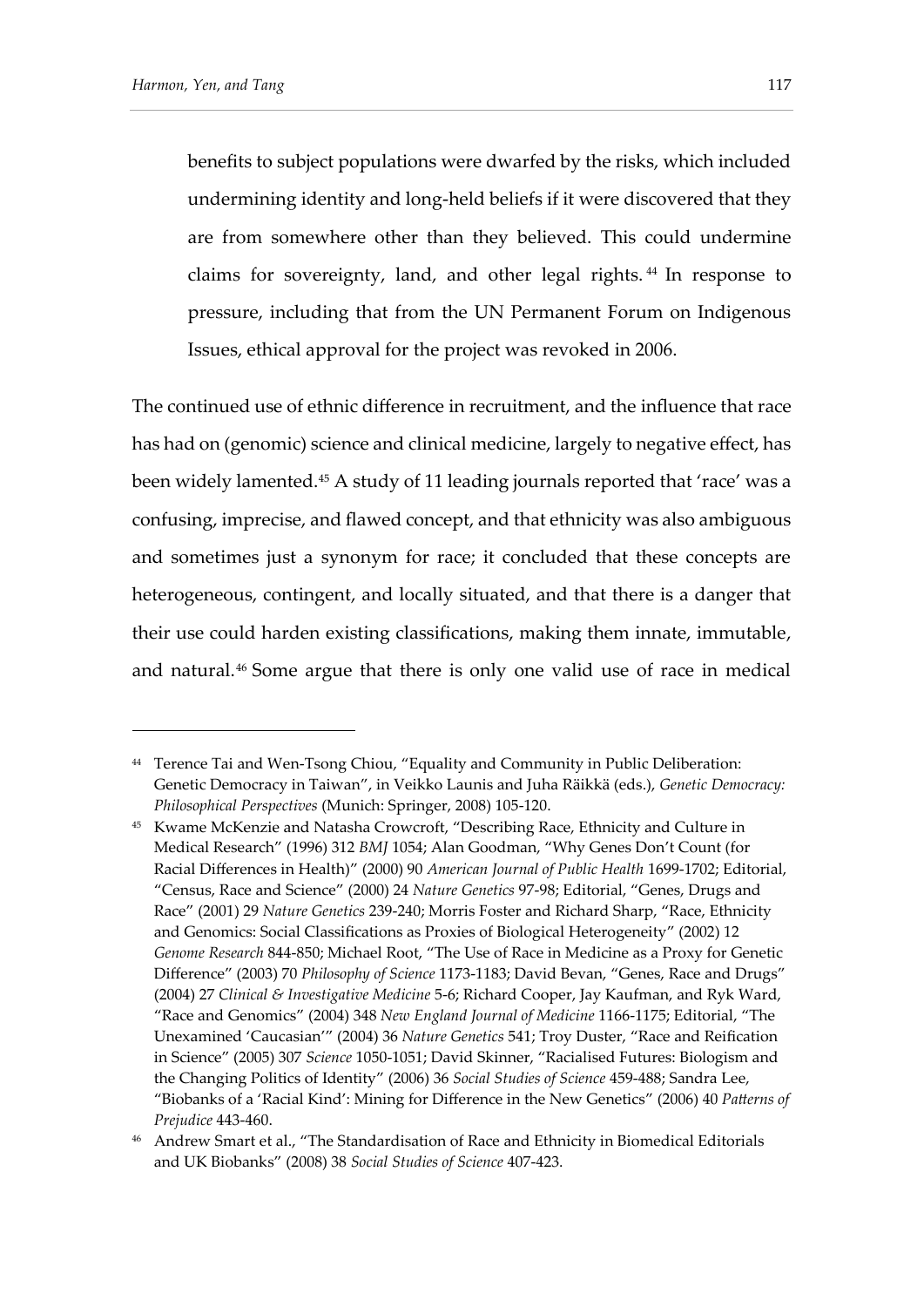research: that relating to disparities in access to healthcare.<sup>47</sup> At base, while labelling and classifying are necessary social and scientific practices for ordering the world, the use of race and/or ethnicity for doing so is characterised by uncertainty because racial/ethnic categories are often negotiated (or imposed), contingent, and contextual.

The second factor dictating against use of ethnicity in Taiwan Biobank is the historical treatment of Taiwanese Aboriginals specifically. There are some 16 peoples in Taiwan who identify as Aboriginals and who have traditionally lived in close (and partially closed) social networks. Unlike Han-dominated society, their lives and activities are rooted in unique cultural and spiritual beliefs about, and relationships to, the land and other ethnic groups. And despite increasing 'Hanization', tribal unity – an intrinsic value deeply ingrained through received practices – and tribal decision-making persists, the latter being a ritualised process used to solve both every-day and extraordinary matters. And Taiwanese Aboriginals bear a long history of exploitation and mistreatment.

In the medical context, tensions have often arisen – and communication breakdowns and research failures have often been experienced – as a result of the attitudes traditionally adopted by researchers; they have too often seen themselves as bearers of knowledge and technologies that will improve the welfare of impoverished Aboriginal communities, or as extractors of knowledge from Aboriginal communities which could then be converted into more (commercially) useful forms.<sup>48</sup> The knowledge and values of Aboriginals have

<sup>47</sup> Cheryl Mwaria, "Rejecting Race as a Critical Marker of Human Biomedical Difference" (2009) 45 *Houston Law Review* 1483-1487. For an opposing view, see Michael Malinowski, "Respecting Rather than Reacting to Race in Basic Biomedical Research: A Response to Professors Caulfield and Mwaria" (2009) 45 *Houston Law Review* 1489-1492.

<sup>48</sup> James Scott, *Seeing Like a State: How Certain Schemes to Improve the Human Condition Have Failed* (New Haven: Yale University Press, 1998); Linda Smith, *Decolonizing Methodologies: Research and Indigenous Peoples* (London: Zed Books, 1999).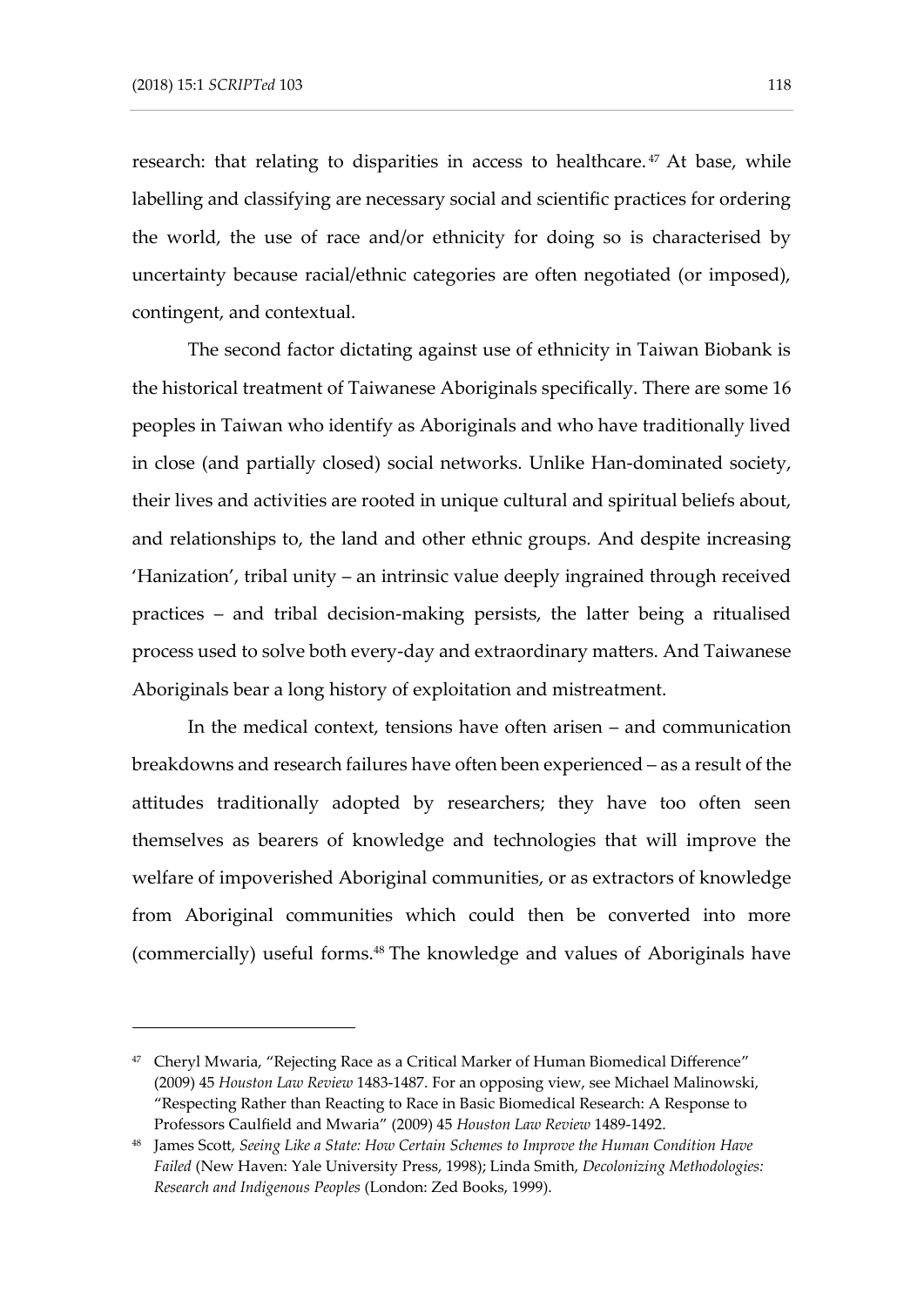been devalued, and their economic status has been exploited to coerce cooperation. Additionally, public debates and consultations, when they have occurred, have been focused in urban areas, thereby discouraging Aboriginal involvement, or have relied on communication methods which neglect their traditional models and so marginalises them. The result is that Aboriginal rights have been threatened. The following has been reported:

…[R]esearchers often went to tribal villages to covertly collect blood samples under the guise of 'free health checks'. A news report even quoted a villager as saying that in just one year he gave blood eight times – meaning perhaps several times in his native tongue – for 'free health checks'. Moreover, the Bureau of Health Promotion has been offering indigenous elderly two physical examinations per year for free, but, lacking a sound monitoring procedure, this well-intentioned health policy has unfortunately made examinees vulnerable to surreptitious, unconsented extraction of more blood … than is necessary for the proclaimed purposes. [E]ven today one still finds that the registration form of a major hospital in an east-coast county requires indigenous patients to fill in tribal origins of their parents and grandparents – something that is absolutely unnecessary for diagnostic or therapeutic purposes.<sup>49</sup>

Although there have been no formal complaints, there have been controversies. In the NSC-funded Kavalan Project, an interdisciplinary team of researchers sought to investigate migratory routes and origins of Taiwanese Kavalan. Participants provided family and ethnic histories and blood samples. A tribal elder expressed concern about the collection of blood, which is viewed as sacred,

<sup>49</sup> Tai and Chiou, *supra* n. 44.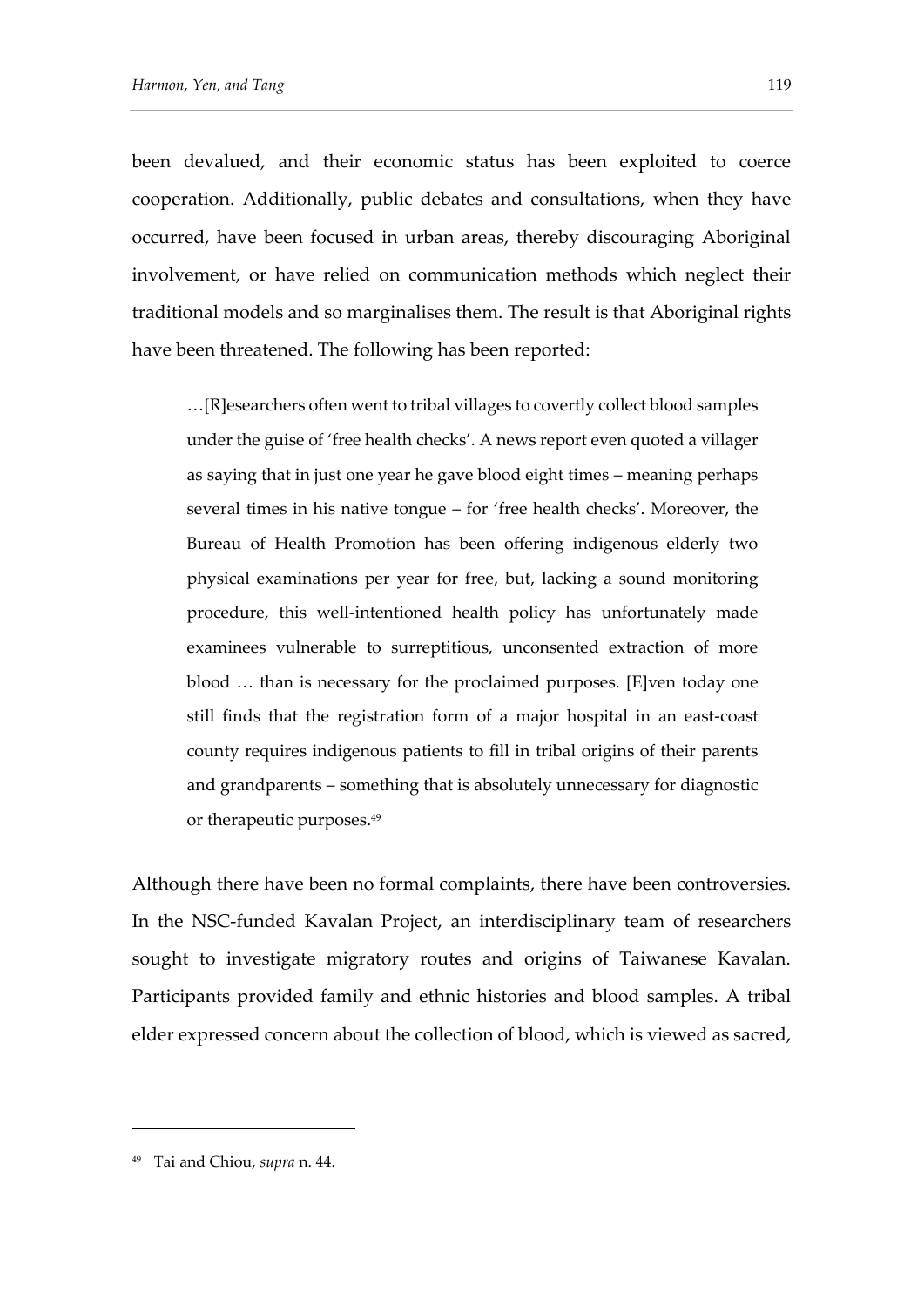so the researchers agreed to take saliva instead, obtaining 29 samples.<sup>50</sup> But the Kavalan Development Association filed a formal request for the withdrawal of the project and a return of the samples, emphasising that the project should have been considered by the tribe as a whole. In April 2007, the samples were returned to the participants and they were disposed of in a public ceremony. <sup>51</sup> As a result of all this, some Aboriginal communities – who often see themselves as oppressed minorities – have erected moratoriums on research within their territories.<sup>52</sup>

#### **3.2 The law and current state-of-play**

Before the Government embarked on its legislative programme relating to biobanks, research, and privacy, the *Indigenous Peoples Basic Law 2005* (Basic Law) <sup>53</sup> was in effect. Article 21 stipulates that when governments or private parties engage in research in indigenous peoples' regions, they must consult with, and obtain consent from, the peoples or tribes. As such, early and ongoing engagement (or consultation) with Aboriginal groups on Taiwan Biobank's development, investigative limits, and internal practices was warranted from the outset. And given that a Community Review Board system has been in place among some Aboriginal tribes for years,<sup>54</sup> it is curious that neither Academia Sinica nor Taiwan Biobank operatives set the appropriate actions in motion.

<sup>50</sup> Amy Lemke et al., "Public and Biobank Participant Attitudes Toward Genetic Research Participation and Data Sharing" (2010) 13 *Public Health Genomics* 368-377.

<sup>51</sup> Yuan-Xiang Liu, "Discussing Ethics of Genetic Research Involving Indigenous Peoples: Concerning the Protection of Collective Rights" (2007) 24 *Newsletter of Biotechnology & Law* 44-62; Shu-Mei Tang, Shang-Yung Yen et al., "The Protection of the Human Research Subject and Institutional Review Board" (2010) 17 *Journal of Law and Medicine* 1-12.

<sup>&</sup>lt;sup>52</sup> Iain Davidson-Hunt and R O'Flaherty, "Researchers, Indigenous Peoples, and Place-Based Learning Communities" (2010) 20 *Society & Natural Resources* 291-305.

<sup>53</sup> Se[e http://law.moj.gov.tw/Eng/LawClass/LawAll.aspx?PCode=D0130003.](http://law.moj.gov.tw/Eng/LawClass/LawAll.aspx?PCode=D0130003)

<sup>54</sup> Lemke et al., *supra* n. 50.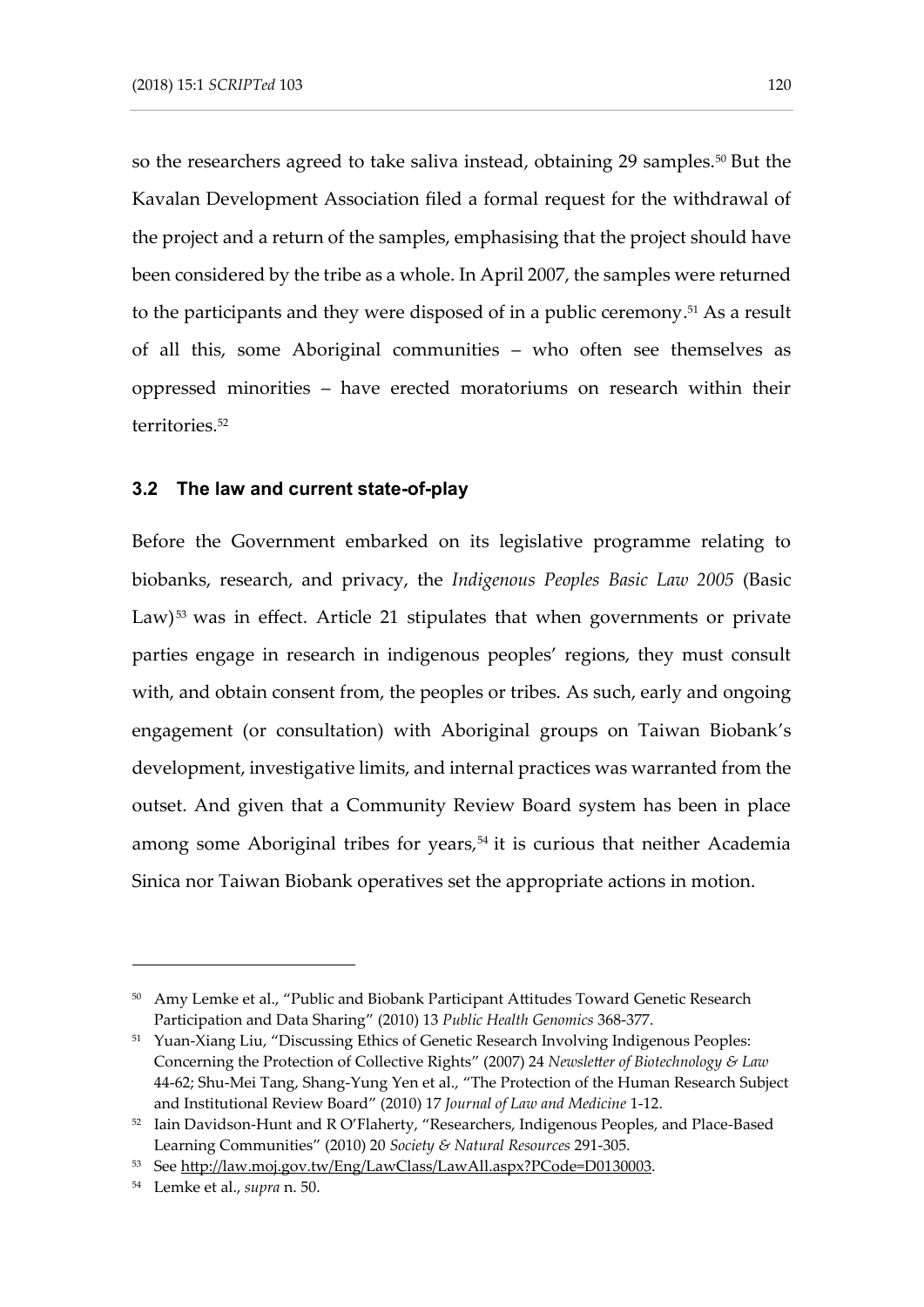Quite separate from consultation, there also needs to be a mechanism for encouraging community deliberation around participation. Such would encourage Aboriginal communities to discuss concerns and desires relating to Taiwan Biobank before freeing their members to exercise their own autonomous judgment. Again, a mechanism for obtaining community consent, or of recognising and engaging with existing mechanisms, was not apparently discussed by Taiwan Biobank in the 2005-2012 period. And despite Aboriginals being a specified target group, there is little evidence of a context-specific approach to them ever having been taken.

Now the HBMA 2010 states that biobank custodians must act in compliance with medical and research ethics, including standards relating to the provision of information and the taking of consent. Article 6 states that participants shall be informed of related matters in a clearly comprehensible manner, and such matters shall be specified in an agreement of consent. Collection may only be undertaken after the participant's written consent is obtained. Article 7 describes the information which must be given to potential participants in support of consent. <sup>55</sup> Article 8 gives participants the right to withdraw or change the scope of their consent, although circumstances are listed when this cannot be exercised.<sup>56</sup>

<sup>&</sup>lt;sup>55</sup> This includes: the identities of the sample collector and the biobank operator; reasons for recruitment; the sample collection methods; potential complications and risks associated with collection; type of health information that will be accessed and linked in the future; the expected purposes and duration of use of the samples; possible impacts of genetic information derived from samples on the participant and his/her relatives or an ethnic group; other reasonable risks or inconveniences; rights and benefits under the Act together with rights that are excluded by the Act; the mechanism in place to safeguard privacy and other rights; the operator's organizational structure and operating principles; relevant regulations governing biobanks; and anticipated commercial applications.

<sup>56</sup> Although Article 9 empowers custodians to continue to store and use samples and data after a participant's death or incapacity, except as otherwise agreed.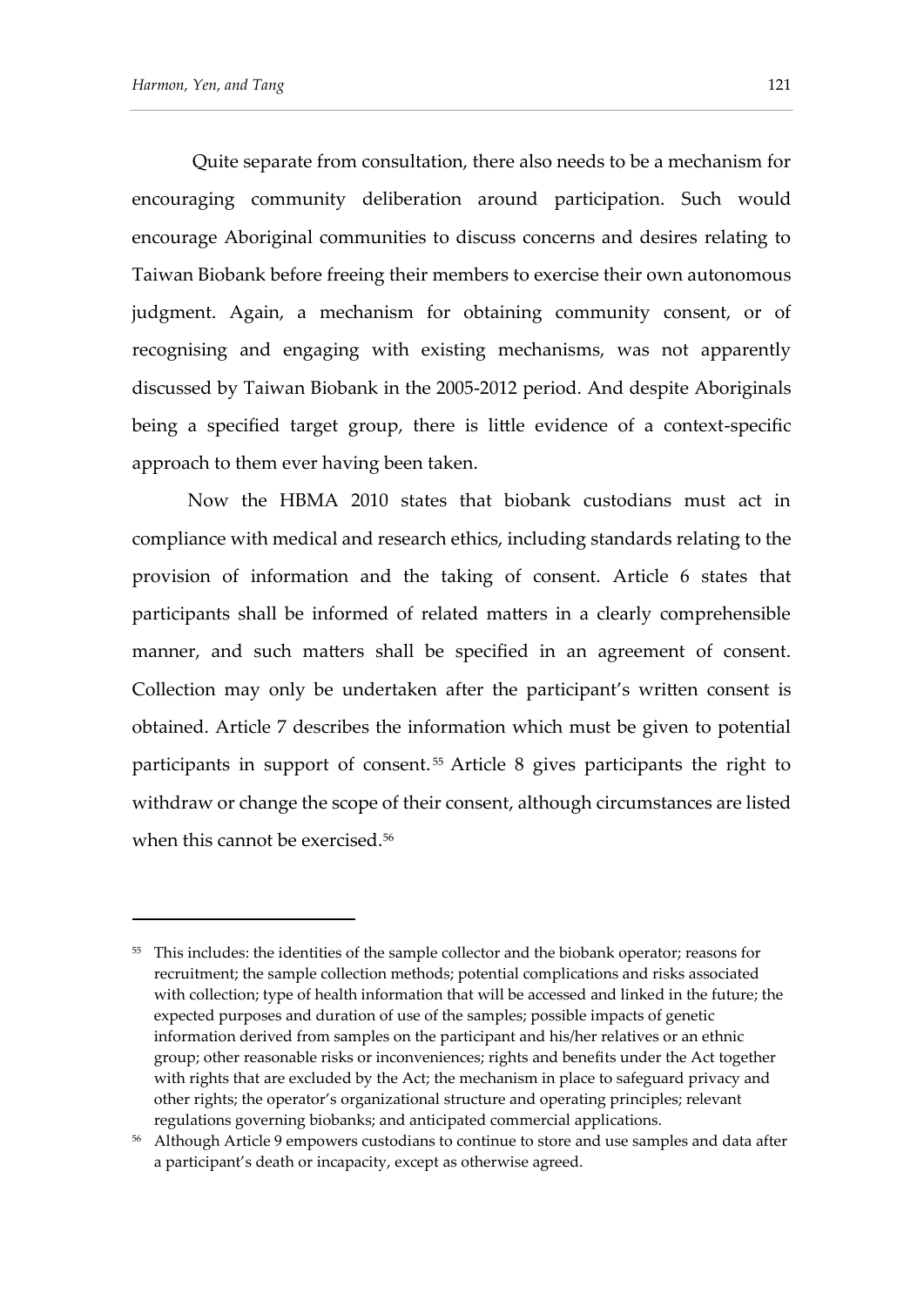The HSRA 2011 also captures biobank activities (Article 4), stipulating that all projects must be reviewed by the research entity's IRB (Article 5). Through Articles 12-14, it also requires consent to be obtained from participants, though where the HBMA 2010 allows for general consent,<sup>57</sup> the HSRA 2011 requires more specific consent. Article 15 states that, where the research involves indigenous people, there shall additionally be consultations to obtain the consent of the indigenous group. The Central Council of Indigenous Peoples shall determine the consultation process, as well as determine the consent needs and any uses and commercial benefits. The related *Regulations on Informed Consent for Research Involving Indigenous People*, passed on 31 December 2015, also clearly mandates group consent for Aboriginals.

All told, then, the propriety of Taiwan Biobank taking different social and cultural contexts or perspectives into account when designing its recruitment and consent strategies, processes, and forms, and making room for alternative practices around consent, is well-founded on the evidence of the Project, and well supported by the legislation that both pre-dated its activities and was adopted during them. So what has Taiwan Biobank done? Now, it has removed references to ethnic groups from its website. Further, the website offers no information as to whether Aboriginals have been or are being recruited. It shows only a single consent form, and none of the EGC Meeting Reports posted since 2015 say anything about Aboriginal recruitment or consent.

<sup>57</sup> Fan, Hung and Yeh, *supra* n. 5.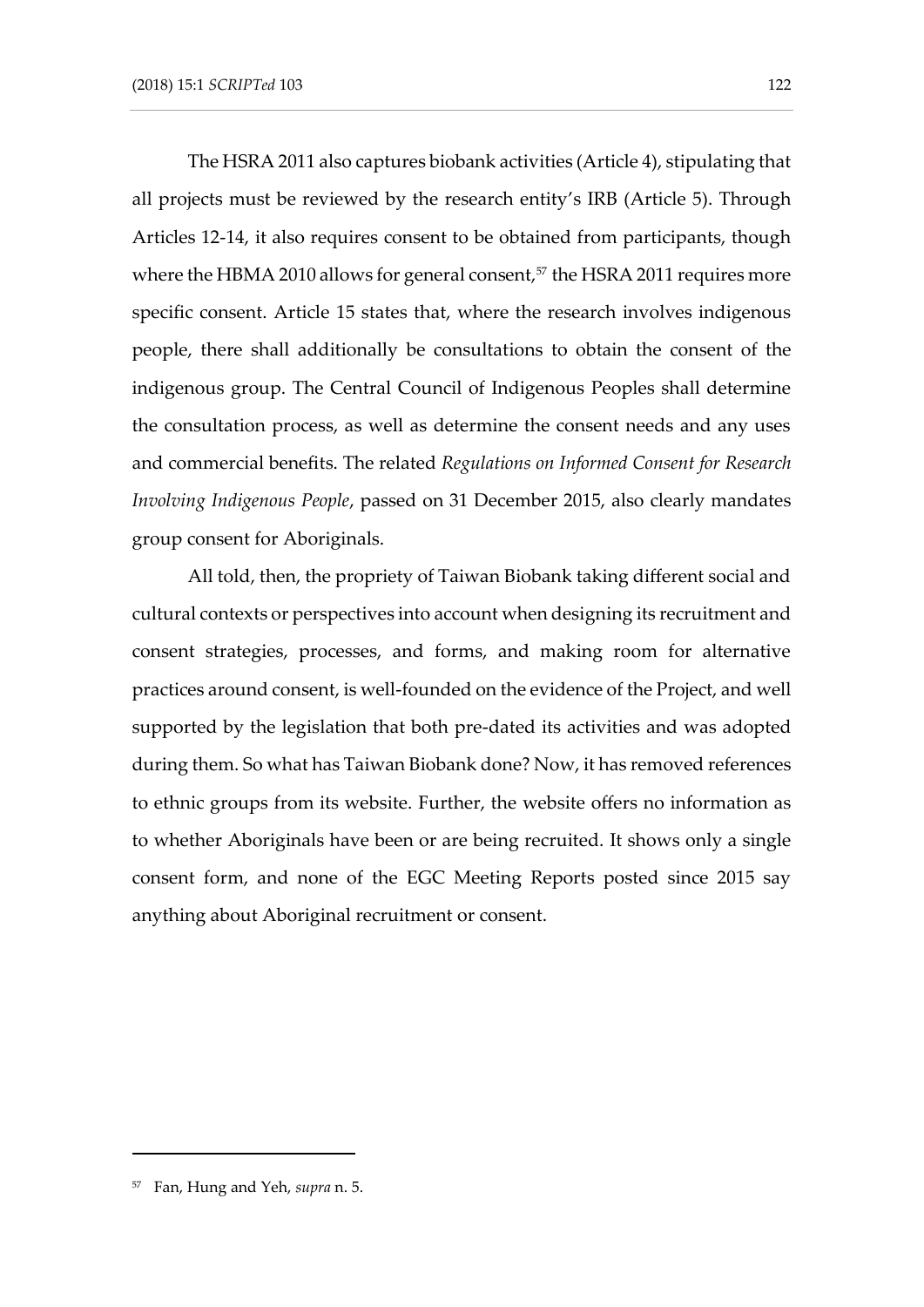### **4 Mishandled matter 2: No governance framework communicated**

#### **4.1 General opaqueness**

The second matter highlighted by Taiwan Biobank's fraught evolution is the absence of any sound governance framework being in place during the feasibility phases, when thousands of samples were being collected. The project was centred in Academia Sinica, and the Protocol was loosely based on UK Biobank, both seemingly salutary foundations, but no identifiable governance framework seems to have been in the proponents' minds when they undertook their Pilot and Preparatory studies. Even if a framework was within their minds, no effort seems to have been made to open lines of communication with communities of interest so that they could understand it and influence what it might look like. There was no programme of wider engagement/participation, and when actors raised concerns, as described above, they appear to have been ignored, and requests for information were denied.

This absence of wide participation undermined Taiwan Biobank's ability to anticipate or respond to critical social, ethical, and legal concerns, including those around ethnicity and management. Again, the negative consequences of this opaqueness and lack of responsiveness was entirely predictable, and there existed examples of the positive outcomes of open engagement (not least in the form of UK Biobank, which Taiwan Biobank purported to draw on).<sup>58</sup> Already

<sup>58</sup> Graeme Laurie, "Role of the UK Biobank Ethics and Governance Council" (2009) 374 *Lancet* 1676; Graeme Laurie, Ann Bruce, and Catherine Lyall, "The Roles of Values and Interests in the Governance of the Life Sciences: Learning Lessons from the "Ethics+" Approach of UK Biobank" in Catherine Lyall, Theo Papaioannou and James Smith (eds.), *The Limits to Governance* (Routledge: London, 2009) 51-77; Shawn Harmon, Graeme Laurie and Gill Haddow, "Governing Risk, Engaging Publics and Engendering Trust: New Horizons for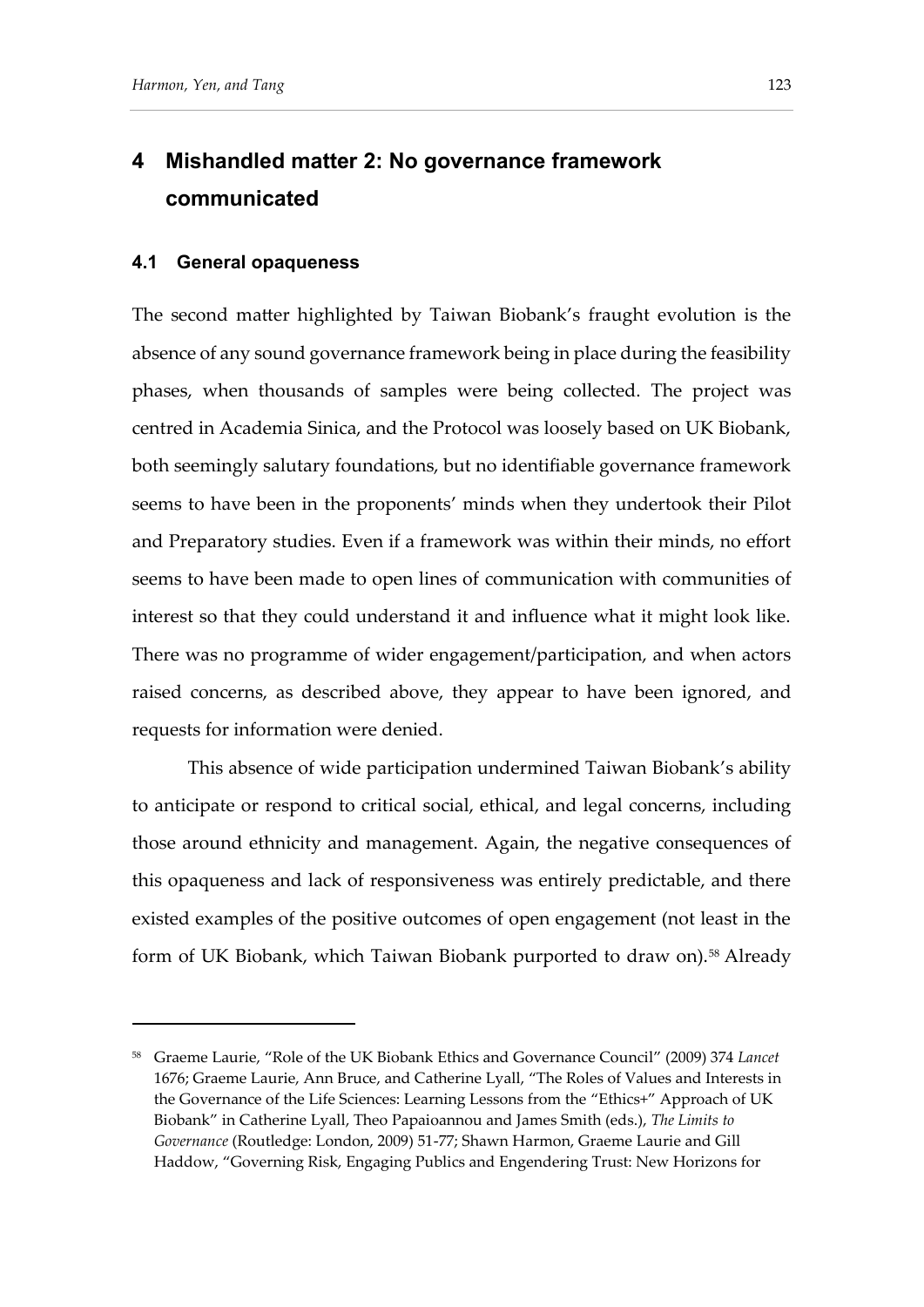science democracy was much debated and the notion of 'research integrity' was growing in importance in Europe. European policymaking has since advanced the idea of 'responsible research and innovation' (RRI), which evolved out of responses to previous technological mishaps, the rise of increasingly controversial innovations, and ongoing discussions about integrity in contexts of ignorance and uncertainty.<sup>59</sup> Indeed, genomics and biobanking was one of the instigators of RRI, <sup>60</sup> which emphasises reflexive, adaptive, and anticipatory governance,<sup>61</sup> and strives for a more democratic and equitable science/society relationship, one that is deliberative, cooperative, and inclusive.<sup>62</sup>

All told, RRI calls for a comprehensive approach to research whereby *all stakeholders* can, at an early stage, develop insight into the social needs to which research ought to be directed, the range of options appropriate to a problem, and the consequences of research outcomes, and use this information to design protocols, products, and services. <sup>63</sup> It necessitates engaging actors in

Law and Social Science" (2013) 40 *Science and Public Policy* 25-33.

<sup>59</sup> Barbara Adam and Chris Groves, "Futures Tended: Care and Future-Oriented Responsibility" (2011) 31 *Bulletin of Science, Technology & Society* 17-27; René von Schomberg (ed.), *Toward Responsible Research and Innovation in the ICTs and Security Technologies Fields* (Brussels: European Commission, 2011); Hilary Sutcliffe, *A Report on Responsible Research and Innovation* (2011), available at [https://ec.europa.eu/research/science](https://ec.europa.eu/research/science-society/document_library/pdf_06/rri-report-hilary-sutcliffe_en.pdf)[society/document\\_library/pdf\\_06/rri-report-hilary-sutcliffe\\_en.pdf](https://ec.europa.eu/research/science-society/document_library/pdf_06/rri-report-hilary-sutcliffe_en.pdf) (accessed 2 August 2018).

<sup>60</sup> Kieran O'Doherty et al., "Explosives, Genomics, and the Environment: Conducting Public Deliberation on Topics of Complex Science and Social Controversy" (2013) *SAGE Open* 1-17.

 $61$  Richard Owen and Nicola Goldberg, "Responsible Innovation: A Pilot Study with the UK Engineering and Physical Sciences Research Council" (2010) 30 *Risk Analysis* 1699-1707; Richard Owen, Phil Macnaghten, and Jack Stilgoe, "Responsible Research and Innovation: From Science in Society to Science for Society, with Society" (2012) 39 *Science & Public Policy* 751-760; Bernd Stahl, "Responsible Research and Innovation: The Role of Privacy in an Emerging Framework" (2013) 40 *Science & Public Policy* 708-716.

<sup>&</sup>lt;sup>62</sup> Michiel van Oudheusden, 'Where Are The Politics in Responsible Innovation? European Governance, Technology Assessment, and Beyond' (2014) 1 *Journal of Responsible Innovation* 67-86.

<sup>&</sup>lt;sup>63</sup> EC Expert Group on Dealing with Ethical and Regulatory Challenges of International Biobank Research, *Biobanks for Europe: A Challenge for Governance* (Brussels: EC, 2012); EC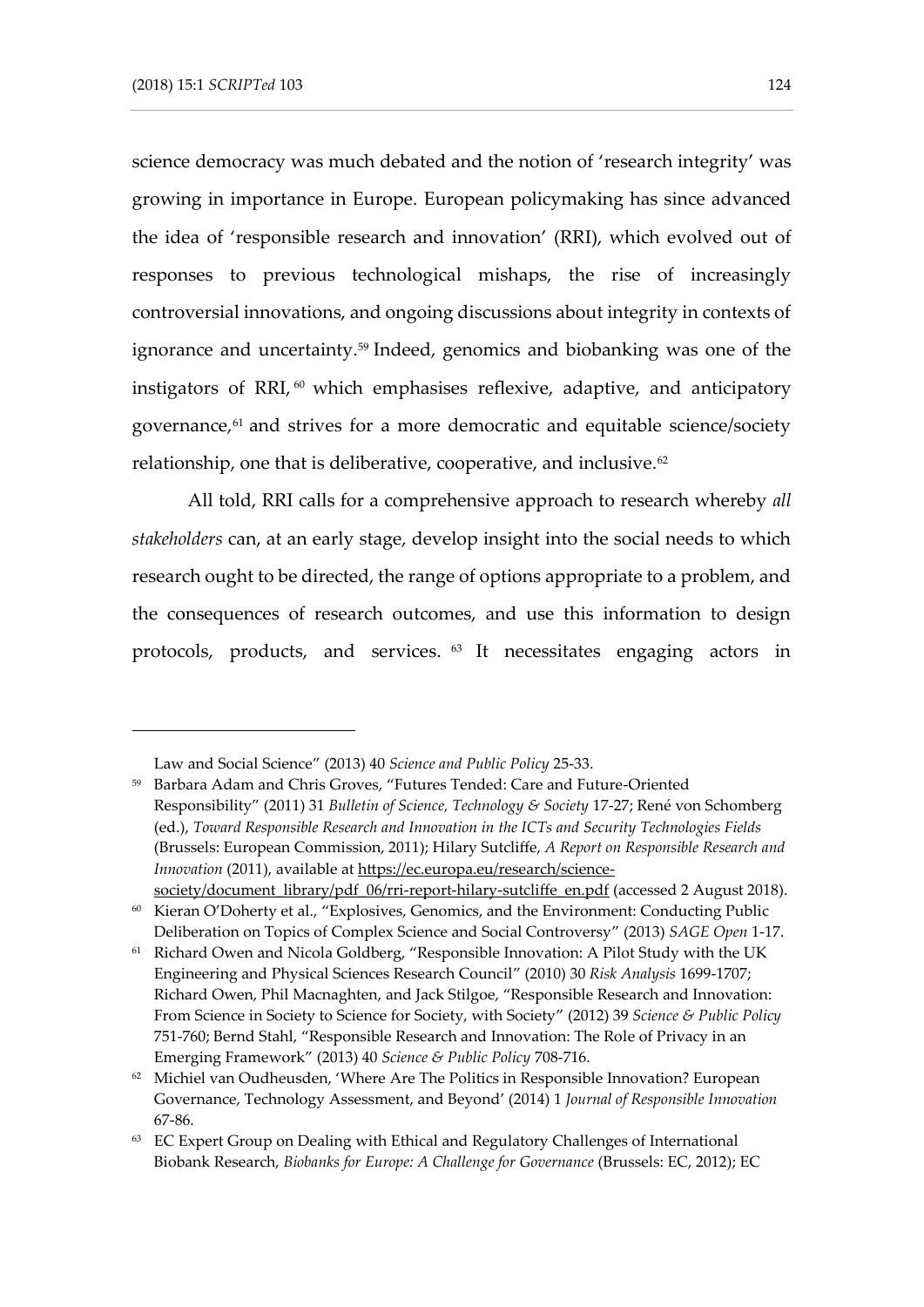participatory practices at all stages of research and all levels of governance, from agenda setting, to design and implementation, to evaluation. This was obviously not done by Taiwan Biobank: it grounded its original protocol on contested identities; it refused to make public processes; it made findings of feasibility without making the targets it set; and it founded an EGC but amended its protocol on its own, and then quarrelled with other relevant regulators/overseers about its authority and procedures.

#### **4.2 The law and current state-of-play**

As noted above, confronted with ongoing social dissatisfaction – not necessarily with the bank per se, but with how it was being developed/managed – the Government embarked on an extensive legislative programme. Foremost is the HBMA 2010, which applies to all biobanks established for research (as opposed to forensic banks).<sup>64</sup>

With respect to stewardship or governance, Article 5 HBMA 2010 states that operators shall establish an IRB of 9-15 members to review and supervise management matters. In the case of Taiwan Biobank, this is the EGC, and it has been argued that the EGC is at the centre of Taiwan Biobank's management.<sup>65</sup> Operators must act in compliance with medical and research ethics (Article 6). Under Article 15, samples shall not be exported, though derived lines can be, and approval of the Competent Authority is needed. Articles 16-17 sate that research

Expert Group on the State of the Art in Europe on Responsible Research and Innovation, *Options for Strengthening Responsible Research and Innovation* (Brussels: EC, 2013); EU, *Horizon 2020: Responsible Research and Innovation* (2017), available at [http://ec.europa.eu/programmes/horizon2020/en/h2020-section/responsible-research](http://ec.europa.eu/programmes/horizon2020/en/h2020-section/responsible-research-innovation)[innovation](http://ec.europa.eu/programmes/horizon2020/en/h2020-section/responsible-research-innovation) (accessed 7 March 2017).

<sup>&</sup>lt;sup>64</sup> In addition to Taiwan Biobank, there are now some 25 biobanks approved by the MOHW.

<sup>65</sup> Fan, Hung and Yeh, *supra* n. 5.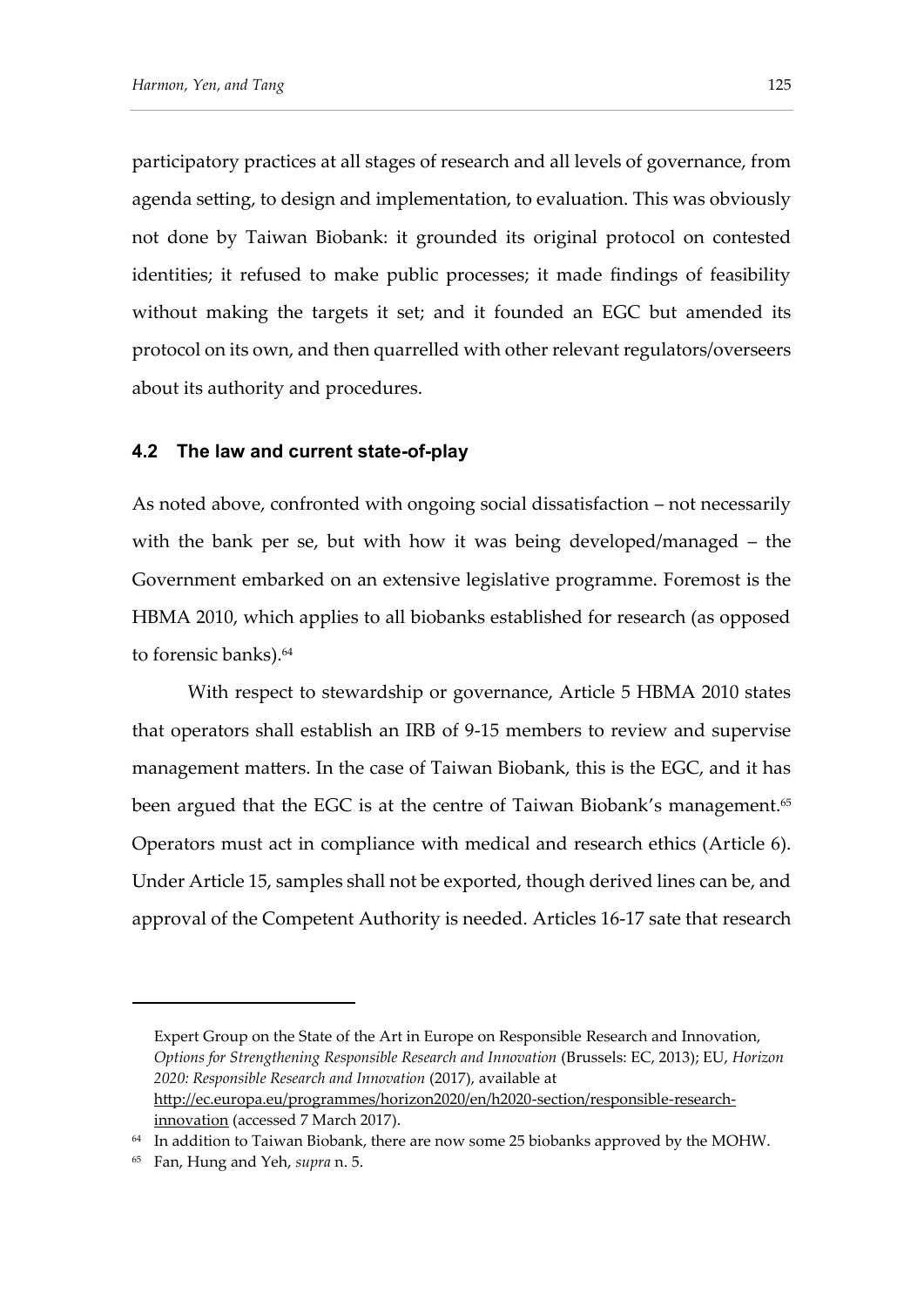uses must be authorised (by the EGC), and the principles of fairness and equality shall apply to access. Under Article 4, the Competent Authority can make rules and regulations to govern matters such as user qualifications, access procedures and conditions, review standards, biobank inspections, and other matters of compliance.<sup>66</sup>

It is unclear at this time how close or effective the EGC's oversight of Taiwan Biobank's operations is or might become; the Protocol amendment debacle does not illustrate an openly communicative setting, either between the bank and the EGC, or with the other key actors like Academia Sinica's IRB and the MOHW. The formation of the EGC does not extinguish the IRB's role as the IRB of the host institution,<sup>67</sup> but the two bodies need to clarify their respective roles, and communication between them does not seem to be regularised, or even particularly positive.<sup>68</sup> The erasure of the ethnicity foundation without comment or development of culture-sensitive recruitment procedures is also worrying, and not at all in keeping with the openness and discursiveness currently favoured (by policy approaches like RRI).

Article 21 HBMA 2010 states that any profits received by operators that are derived from commercial use of banked materials shall be given back to the specific population groups to which the respective participants belong. It is unclear whether Taiwan Biobank has a general benefit-sharing plan in place, or, more appropriately, any specific ones relating to Aboriginal participants. Article 5 HBMA 2010 states that any matters related to the application of data contained

<sup>66</sup> The *Administrative Regulations on the Establishment of Human Biobanks* were adopted in 2011: [http://law.moj.gov.tw/Eng/LawClass/LawAll.aspx?PCode=L0020173.](http://law.moj.gov.tw/Eng/LawClass/LawAll.aspx?PCode=L0020173)

<sup>67</sup> Chien-Te Fan and Wan-Hsuan Lin, "The Relationship of Human Biobank Management Act and Human Subject Research Act in Taiwan" (2013) 215 *Taiwan Law Review* 5-16.

<sup>68</sup> Shu-Mei Tang and Shang-Yung Yen, "Development of Taiwan Biobank: Ethical, Legal, and Social Implications (ELSI)" (2017) 6 *Bio-Industry Technology Management Review* 71-90.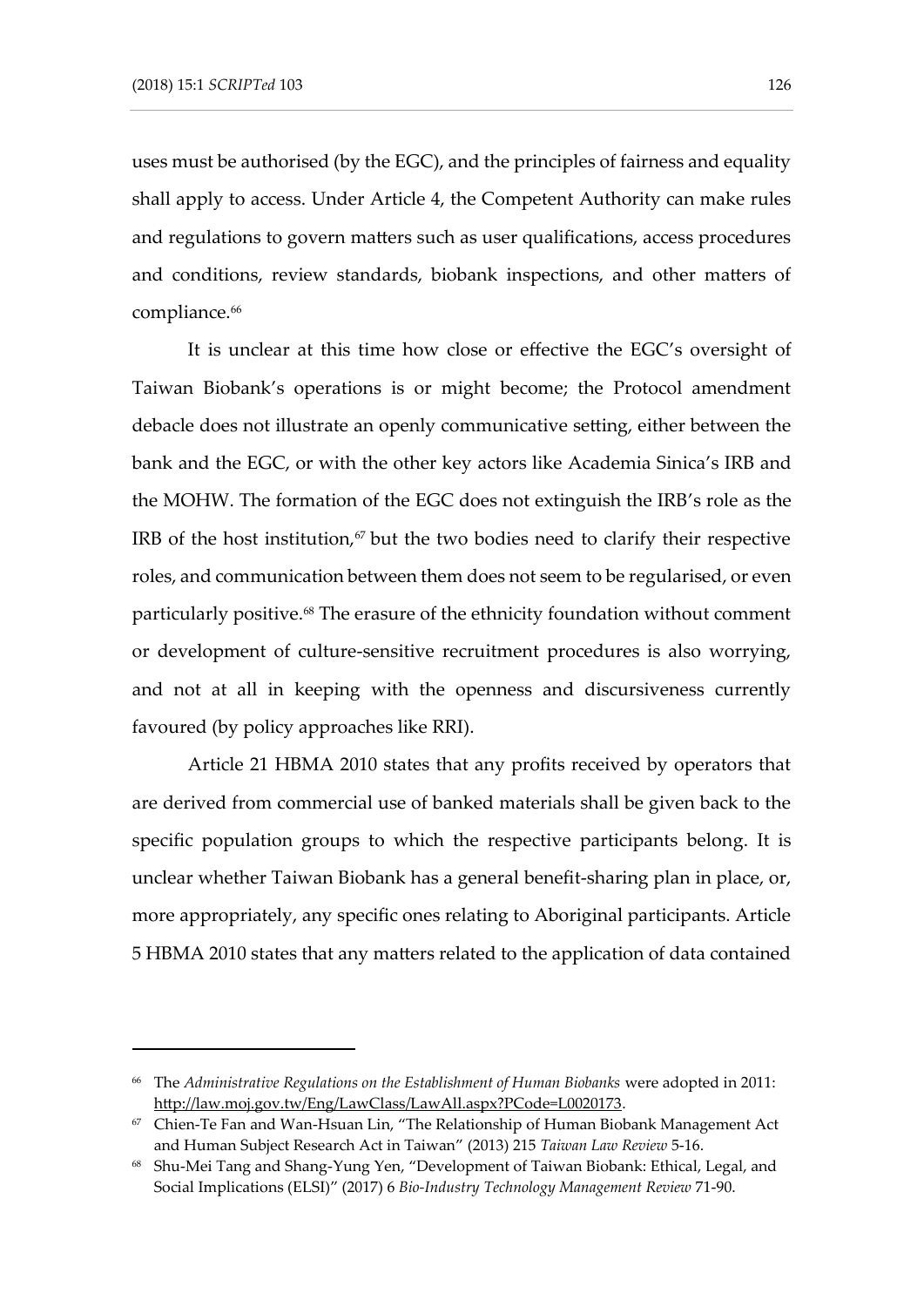in the bank shall be drafted as a plan and submitted to the IRB for approval, after which it must be submitted to the Competent Authority who will invite legal experts, social workers, and other disinterested community members to review it before final approval. Presumably such a plan has been submitted to the MOHW, though this is not clear.

Any loss or theft of, or tampering with, samples, data, or information must be investigated immediately and reported to both the Competent Authority and to affected participants (Article 11). Articles 12-13 state that individuals engaged in collecting, processing, storing, or using samples and data shall maintain confidences, and the operator shall disclose rules on information management, which must be submitted to the Competent Authority after approval by the REC. In support of this, the *Human Biobank Information Security Regulations 2010* were adopted. The Regulations focus on training, outsourcing, security systems and linkage management, and access to systems, but it is argued that uncertainty remains around the security measures that might be adopted to prevent unauthorised access and leakage.<sup>69</sup> Article 18 stipulates that samples and data must be encoded, encrypted, delinked, or transformed so that the participant's identity cannot be determined. But again, the operation of this in the context of sharing across banks (which is now a central stream of activity for Taiwan Biobank with the addition of the hospital samples) is uncertain. It would seem that the HBMA 2010 forbids such activity.

As demonstrated above, despite the comprehensive regulatory framework that has now been erected in relation to biobanks, there remains much uncertainty around the governance of Taiwan Biobank, not least in relation to data management. More importantly, there seems to be a persistent reluctance

<sup>69</sup> Fan, Hung and Yeh, *supra* n. 5; Chien-Te Fan and Tsung-Hsien Liang, "Addressing the Controversies Raised on Taiwan Biobank" (2007) 91 *Taiwan Law Review* 48-59.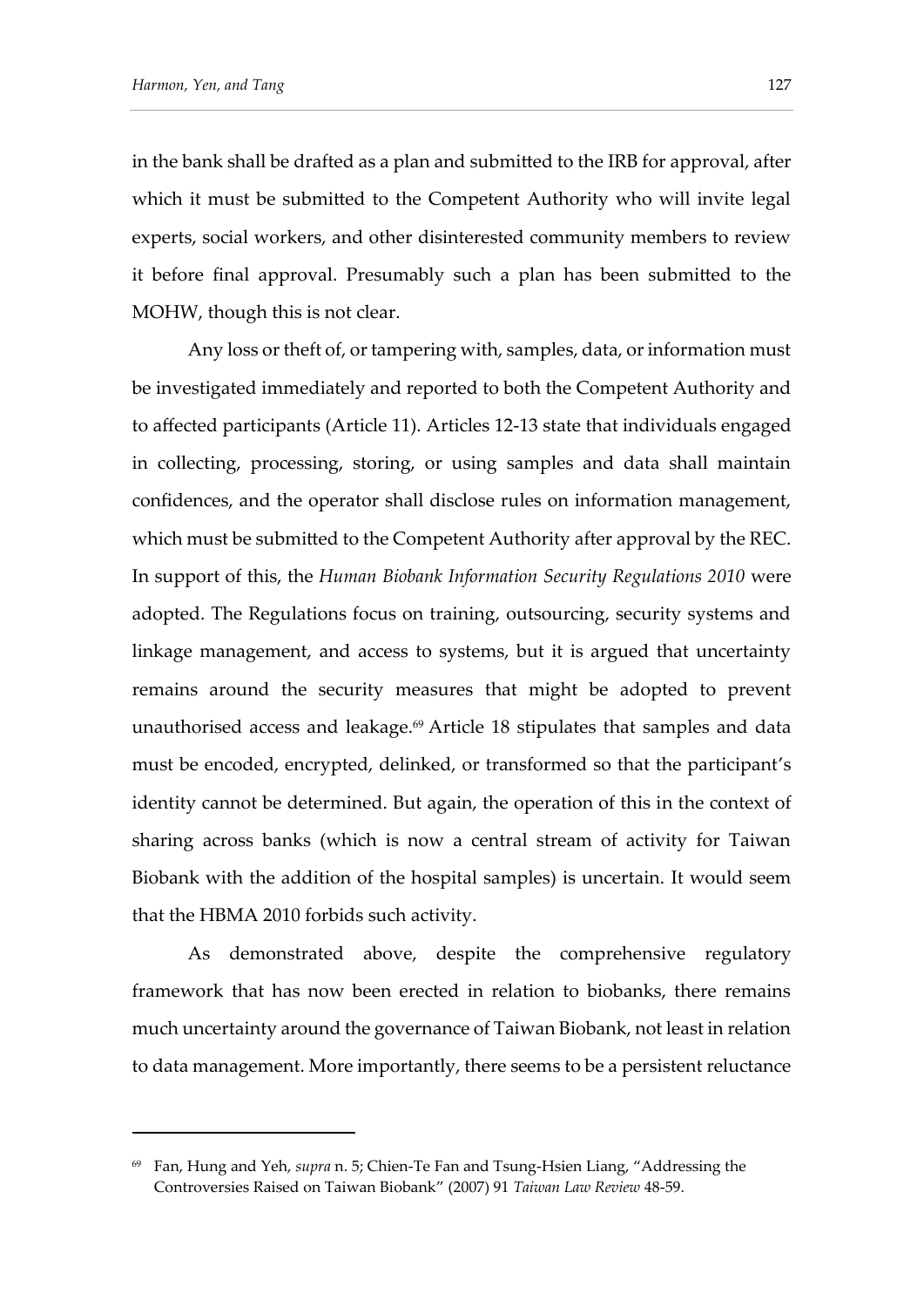to engage in discourses with the public on these issues, and on governance matters more generally. And the laws that have been adopted have neglected to impose any sort of mandated participatory activities.

#### **5 Conclusions: Taiwan Biobank – A cautionary tale**

Taiwan Biobank is generally supported as a national project, but it has been criticised with regard to its operation to date. We suggest that the foregrounding of ethnicity and the absence of transparency have caused particular concerns that have not been well managed. If ethnicity was felt to be important, it needed to be more clearly delineated, more openly discussed, and more appropriately managed with respect to specific and bespoke recruitment mechanisms and governance processes. Also, given the general trend over the last 20 years with respect to science communication and the importance and value of healthy science-society partnerships, a much more open and participative approach to development, feasibility-testing, and stewardship was warranted.

With respect to recommendations, we argue that the evidence suggests that Taiwan Biobank must increase and improve its communication with stakeholders, including specified ethnic groups (whether as participants or as members of the broader public) if it is to maintain and finally secure legitimacy, and achieve some level of justifiable public trust. Taiwan Biobank not only needs concrete standards, but a means of making those standards understood. Related to this, the EGC should take steps to design ethically and legally sound recruitment practices that take into account cultural diversity (and the demands of legally protected groups). These practices should be clearly identified on the Taiwan Biobank website, and complied with by recruiters. Third, there is also significant work to be done with respect to privacy, and ensuring that Taiwan Biobank achieves its maximum utility through collaboration with researchers